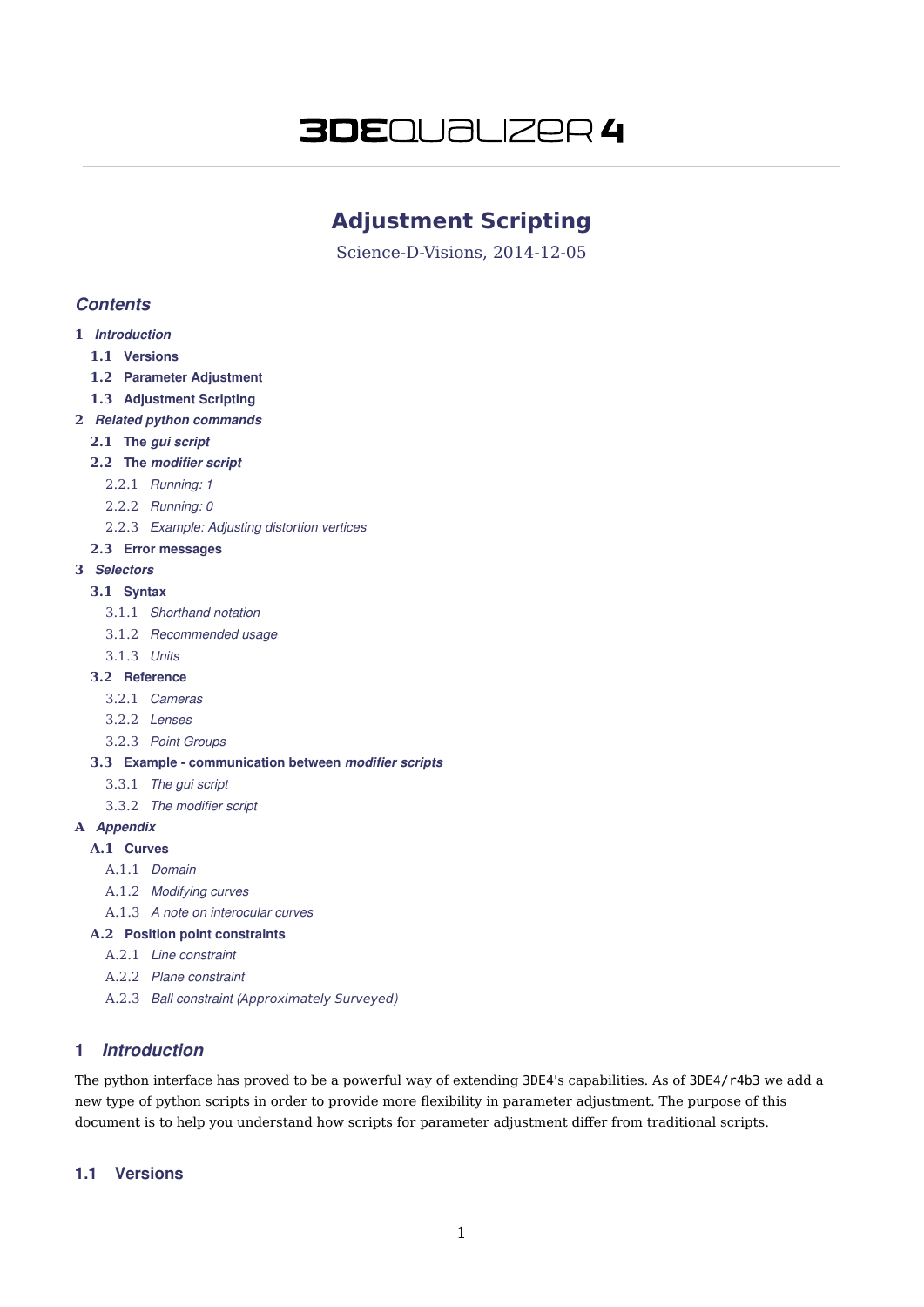| Document<br>version | <b>3DE4 Release</b> | Document<br>published | Changes                                              |
|---------------------|---------------------|-----------------------|------------------------------------------------------|
|                     | 3DE4/r4b3           | unpublished           | Minor changes, renamed to "Adjustment"<br>Scripting" |
|                     | 3DE4/r4b3           | 2014-11-18            | First release                                        |

# 1.2 Parameter Adjustment

By the time you read this document you most likely know 3DE4's Parameter Adjustment Window, since even the most basic 3DE4 project require at least an optimization of focal length or lens distortion. Nonetheless, let us recapitulate what happens in the adjustment procedure. Schematically, parameter adjustment is done as shown in fig. 1.

- All data relevant for the *core* are extracted from 3DE4's database and stored in an object we call the *blob*. Usually, this data structure is transparent for the user. But in order to understand scripts for parameter adjustment, it might be helpful to know. While the database can be very large and contains a lot of data irrelevant for the core, the *blob* is more light-weight and we can copy it at little expenses or send it through the network for multi-host processing.
- The parameter adjustment engine will now vary the parameters marked for adjustment by the user and send the *blob* to the *core* for computation (red loop).
- The results are transferred back from the *core* to the parameter adjustment engine. In an adaptive adjustment, the resulting deviation controls how the engine will vary the parameters for subsequent calculations (red loop).
- The application periodically queries parameter values and the corresponding deviation from the engine and displays them in the GUI.





Without adjustment scripting it is "hard-wired" in 3DE4's GUI, which parameters can be adjusted. Each adjustable parameter has an option menu or a toggle button in order to mark it for adjustment. The problem is, that you may want to adjust parameters which do not have a setting for adjustment, like for instance scaling and offset of a given curve or function values of selected curve vertices.

# 1.3 Adjustment Scripting

As of version 3DE4/r4b3 we have introduced a feature named "adjustment scripting". Adjustment scripting always requires **two scripts**: the first one is called the *gui script*, the second one is called the *modifier script*. The *gui script* is executed directly as a consequence of a user action, like any other script you know. Its main purpose is to create entries in 3DE4's Parameter Adjustment Window. A parameter created this way does not have any meaning; it only has a name and a range, like built-in parameters as well. However, each of these parameters contains the name of a second script, the *modifier script*, and it contains a set of arguments to be passed to that script. We will see this in an example later.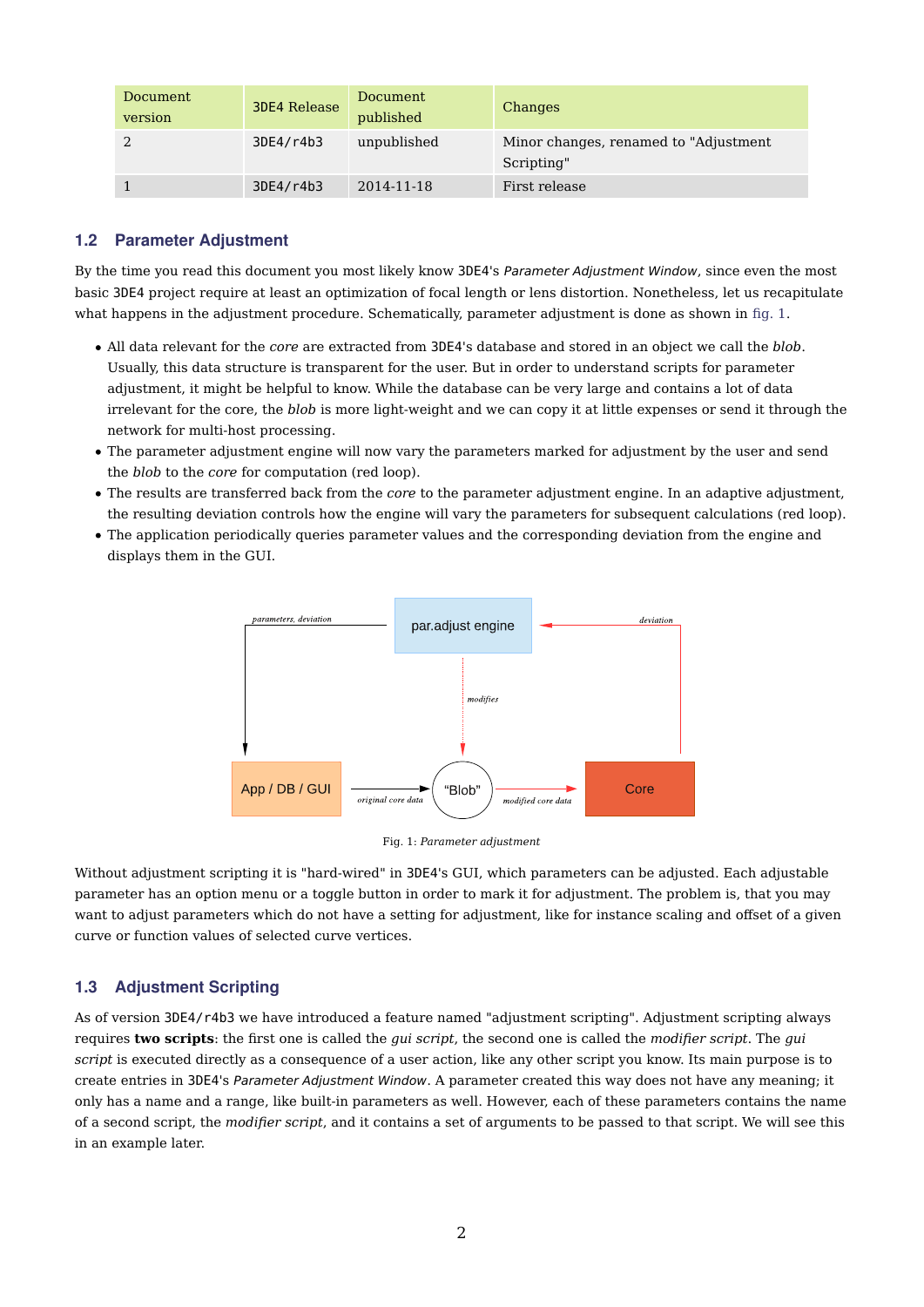# 2 Related python commands

There is a small set of python commands required for adjustment scripting. Some of them are only useful inside the *gui script*, others will only appear in the *modifier script*. We'll have a look now at the function definitions. If you would like to see an example first, please read section 2.2.3.

# 2.1 The gui script

As mentioned, the *gui script* is just a common python script. It appears in 3DE4's GUI as a button or a menu item. Typically, at some point a *gui script* contains one or more calls of the function

tde4.createParameterAdjustScript(<script>,<par\_name>,<custom\_pars>,<range\_from>,<range\_to>).

For each call a script parameter entry is created in the parameter adjustment window.

- The first argument <script> is the (absolute or relative) path to the *modifier script* in the file system.
- The second argument <par name> is the name of the parameter.
- The third parameter <custom\_pars> allows to pass context to the parameter. The adjustment engine needs to know which lens object the parameter is associated to, so it must be passed here. custom\_pars is a general string. You define the format for this string by yourself. The *modifier script* will extract and interpret this custom parameter string. For instance, you are going to optimize a property for one of your lenses. Then custom pars will most likely contain the ID or the name of the lens.
- Arguments four and five contain the range for this parameter.

### 2.2 The modifier script

The following python commands only make sense within a modifier script. In this section we will discuss them in detail.

```
<double> tde4.getParameterAdjustCurrentValue()
<string> tde4.getParameterAdjustCustomParameters()
<0|1> tde4.getParameterAdjustPhaseRunningFlag()
         tde4.applyParameterAdjustDataModification(<selector_string>,<double>)
```
As mentioned in the previous section, parameter adjustment consists of two successive phases which we shall label "running: 1" and "running: 0" in the following. The script will know in which of these phases it is running by calling the function

<0|1> tde4.getParameterAdjustPhaseRunningFlag()

Each *modifier script* will distiguish between these two phases. Let us have a look at the phases now.

#### 2.2.1 Running: 1

During parameter adjustment the adjustment engine generates values for each parameter. In a brute-force adjustment, these values will strictly lie within the range of the parameter, while in adaptive adjustment it may leave the range. For each set of values to be dispatched by the *core* the engine invokes the *modifier script* of all script parameters in a well-defined order. Using the function

```
tde4.getParameterAdjustCurrentValue()
```
the current value is obtained from the engine. The task of the *modifier script* is now to place this value in the *blob* by means of a *selector* string, so that the *core* will use it for the subsequent calculation. The selector addresses the piece of data in the *blob* which is going to be modified. In order to build the selector you will need some contextual information like e.g. which lens, camera, point group, or point is going to be modified. This context was passed in the *gui script*, and we extract it here by means of the command

```
<string> tde4.getParameterAdjustCustomParameters().
```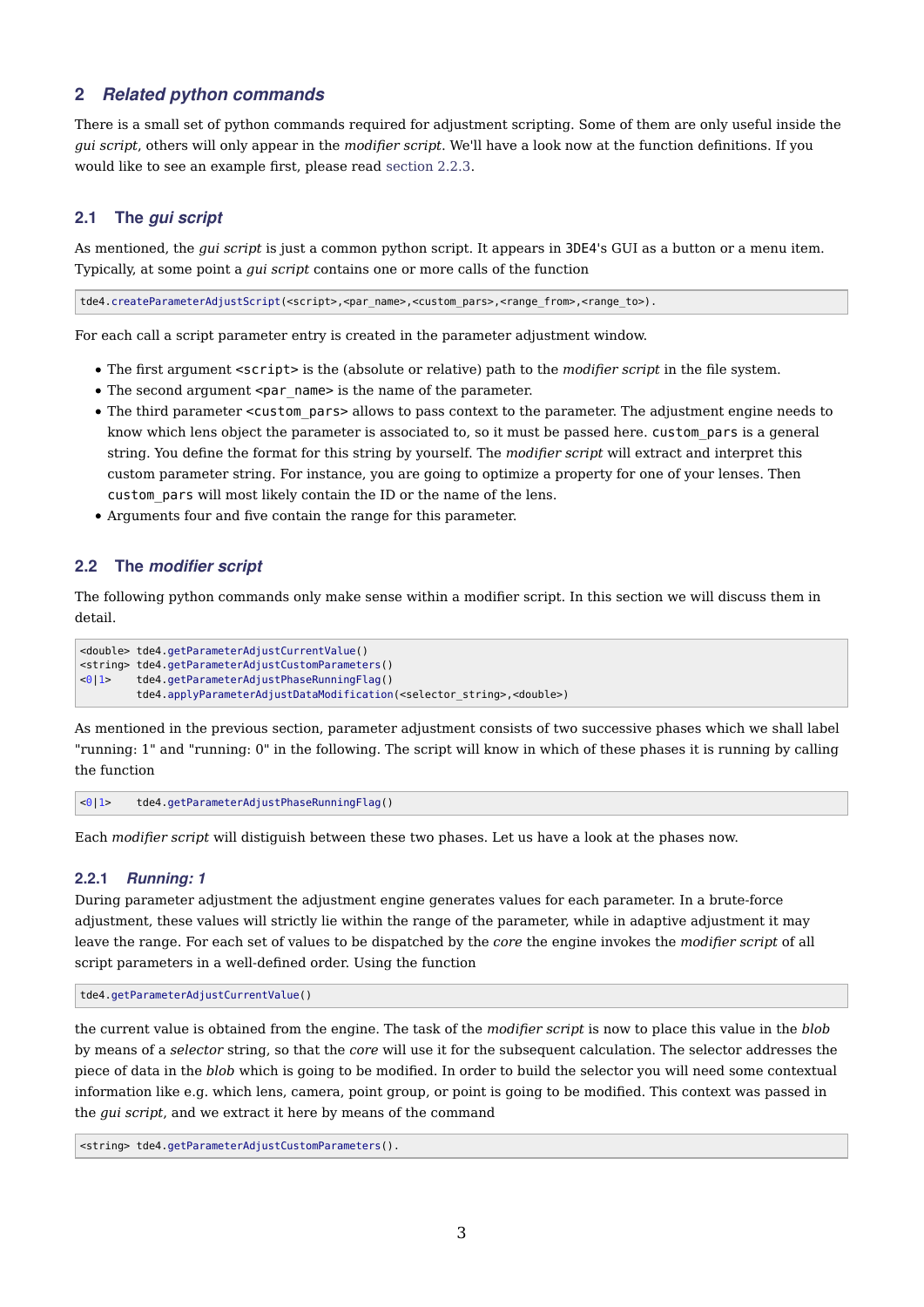In section 3 all selector patterns relevant for parameter adjustment are listed. Once the selector is constructed, we modify the *blob* by the command.

tde4.applyParameterAdjustDataModification(selector,value)



Fig. 2: *Phase "running: 1" of parameter adjustment*

#### 2.2.2 Running: 0

In this phase the optimal value of each parameter is transferred to 3DE4's database. The parameter adjustment engine and the core are inactive. The function

tde4.getParameterAdjustCurrentValue()

will now deliver the optimal value determined in phase "running: 1". The *modifier script* transfers this value to 3DE4's database. When this is done for each parameter, the adjustment procedure is complete.



Fig. 3: *Phase "running: 0" of parameter adjustment*

#### 2.2.3 Example: Adjusting distortion vertices

The following example demonstrates, how adjustment scripting can be used for adjusting vertices of lens distortion curves for focus driven lens distortion. As mentioned, we need two scripts, the *gui script* and the *modifier script*. They are called

adjust\_distortion\_vertices\_gui.py

and

### adjust\_distortion\_vertices.py

As a convention we suggest to choose the same base name for both scripts and add "\_gui" for the *gui script*. Let us have a look at the *gui script* first:

<sup># 3</sup>DE4.script.name: Adjust Distortion Vertices...

<sup># 3</sup>DE4.script.version: v0.5 (demo)

<sup># 3</sup>DE4.script.gui: Main Window::Adjustment

<sup>#</sup>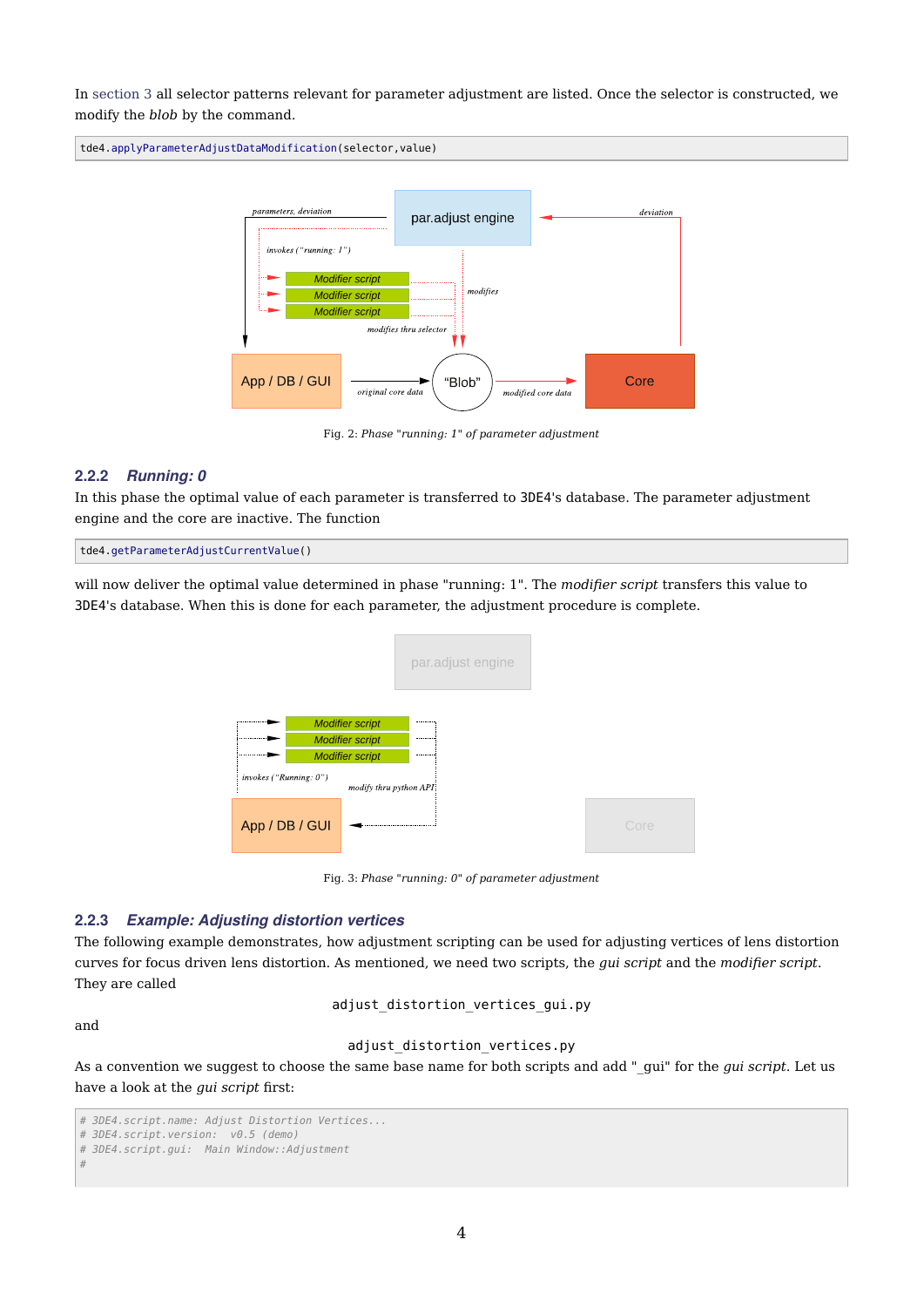```
# 3DE4.script.comment: Add all selected vertices to parameter adjustment window
# 3DE4.script.comment: in order to adjust their value. All vertices must be set to "LINEAR"
import os
import string
# exceptions
class key_is_not_linear(BaseException):
    pass
```
So far, nothing unusual has happend. A *gui script* is a common script, which is supposed to appear somewhere in 3DE4's GUI, in this case it's the menu Adjustment in the Main Window. We have defined a simple exception class, because the script only works properly if all selected vertices are set to *LINEAR*.

```
# main function
def adj_dist_vert_main():
# Current camera and lens
    id_cam = tde4.getCurrentCamera()
   id lens = tde4.getCameraLens(id cam)
# Get lens distortion model of current lens
   model = tde4.getLensLDModel(id lens)
   num par = tde4.getLDModelNoParameters(model)
```
We are interested in the distortion model of the current lens. A more sophisticated version of this script would also allow adjusting vertices of curves from more than one lens, but for our purposes this is sufficient. Next, we pick the filename of the *modifier script*. In this example both scripts are located in my home directory:

```
# Location of adjustment script. In this case it's in my home directory.
    script = os.getenv("HOME") + "/.3dequalizer/py_scripts/adjust_distortion_vertices.py"
```
The script is supposed to create parameters in the Parameter Adjustment Window for each selected vertex of each lens distortion parameter. So, this is what we do next.

```
# Run through parameters and get the curve.
   ids key = [] for i in range(num_par):
       name par = tde4.getLDMode1ParameterName(model,i)id curve = tde4.getLensLDAdjustableParameterCurve(id_lens,name_par)
# Run through selected vertices for this curve
        for id_key in tde4.getCurveKeyList(id_curve,True):
            mode = tde4.getCurveKeyMode(id_curve,id_key)
            if mode != "LINEAR":
               raise key is not linear()
            value = tde4.getCurveKeyPosition(id_curve,id_key)
# In r4b3 parameter names must be unique. We encode the x-position
# and the curve identifier in the parameter name. As of r4b4 this won't
# be required any more, and a simple name will do. But for now:
            par_name = "Vertex at %f in curve '%s'" % (value[0],name_par)
```
Note, how we construct the custom parameter string. As mentioned, we are free to choose any format we like for this string. Concatenating strings with white space will do the job here. The range values we pass here are interpreted by the *modifier script* as relative values. We will get back to this in a minute when we discuss the *modifier script*.

```
# Tell the modifier script what to modify
            custom\_pars = id\_curve + " " + id\_key# Range. This is a demo script. In practice it would be nice to enter them in a GUI.
            range_from, range_to = -0.05, +0.05# Now create the parameter entry:
             tde4.createParameterAdjustScript(script,par_name,custom_pars,range_from,range_to)
try:
    adj_dist_vert_main()
except(key_is_not_linear):
     print "For this script, all selected vertices must be set to mode 'LINEAR'."
     print "See Curve Editor->Edit->Set CVs to->Linear"
```
If we invoke this script, the following happens. Assume, we have three selected vertices in the distortion curve of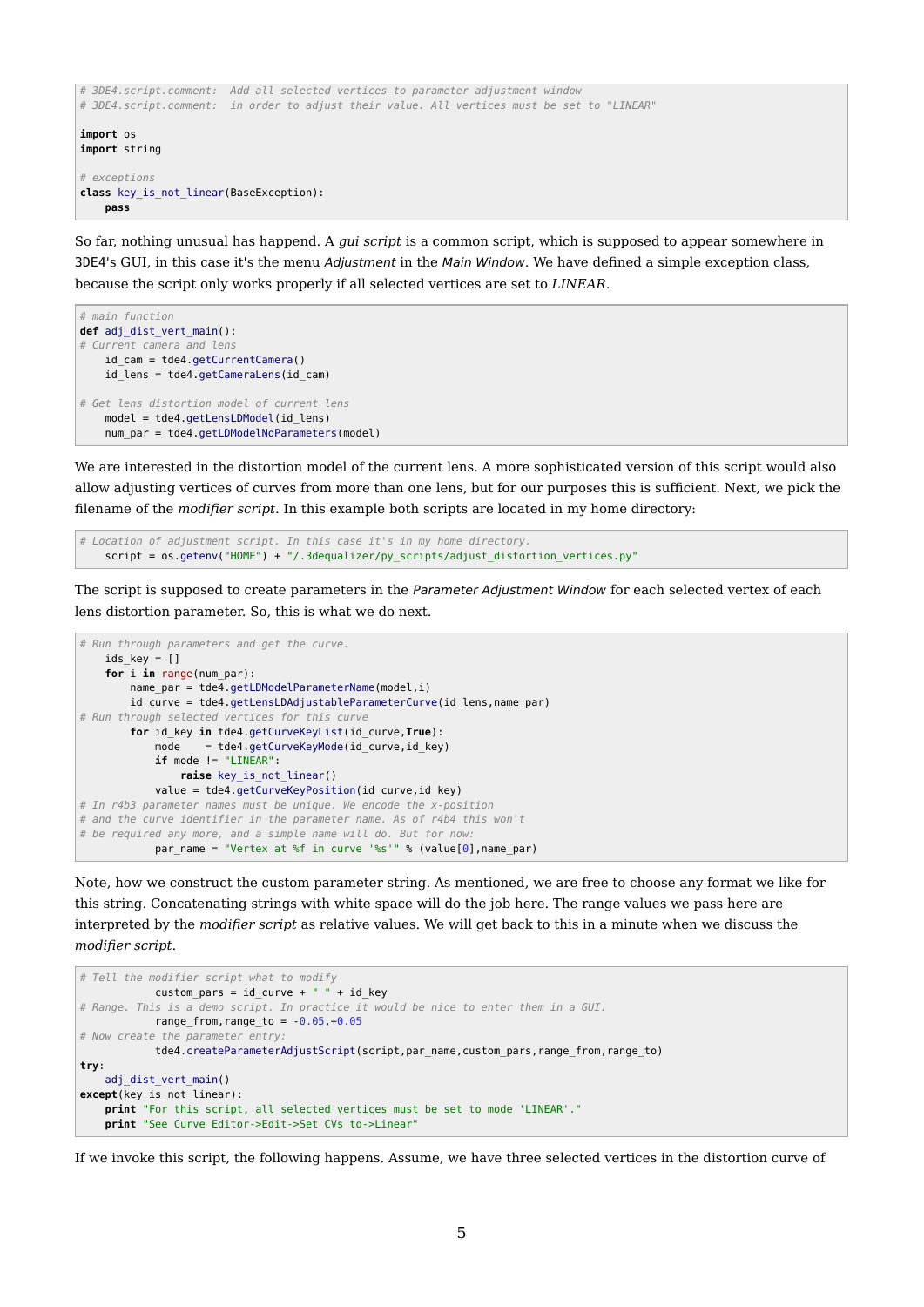parameter "Distortion". Then the script will create three entries in the Parameter Adjustment Window, as shown in the figure below.



Now let us have a look at the *modifier script*. In contrast to the *gui script*, this is not supposed to appear anywhere in 3DE4's GUI. For this reason, the script starts as follows:

# 3DE4.script.hide: true

Now we determine the phase, i.e. is the parameter adjust engine still running (1) or do we have to move the result to 3DE4's database. Also, we evaluate the custom parameter string passed to the parameter entry in the *gui script*.

```
running = tde4.getParameterAdjustPhaseRunningFlag()
paras = tde4.getParameterAdjustCustomParameters()
id_curve,id_key = paras.split()
```
Remember, that this script is invoked over and over again during parameter adjustment. Each time it is invoked the parameter this script belongs to may have a different value. The task is now to modify the *blob* and make sure the *core* does its computations with this value. As mentioned the range parameters are interpreted relative to the current value in database. The variable value ranges from  $-0.05$  to  $+0.05$  in our demo script, but we add it to the current database value before writing it to the *blob*. The advantage of this practice is that once you have a result you can start another parameter adjustment without losing the previous result.

```
# During adjustment, this is the value currently used by core.
# After adjustment, it's the best value found during adjustment.
value = tde4.getParameterAdjustCurrentValue()
# adjustment is running
if running == 1:
# We build the selector. An ID is marked by a leading '@'.
    mod = "@%s.py" % id_key
     px,py = tde4.getCurveKeyPosition(id_curve,id_key)
     tde4.applyParameterAdjustDataModification(mod,py + value)
```
After optimization, i.e. in phase "running: 0", the best value is transferred back to the database:

# adjustment is done, now copy best results back into 3DE's database... **if** running  $== 0$ : # We won't change the x-coordinate of the vertex, only the y-value.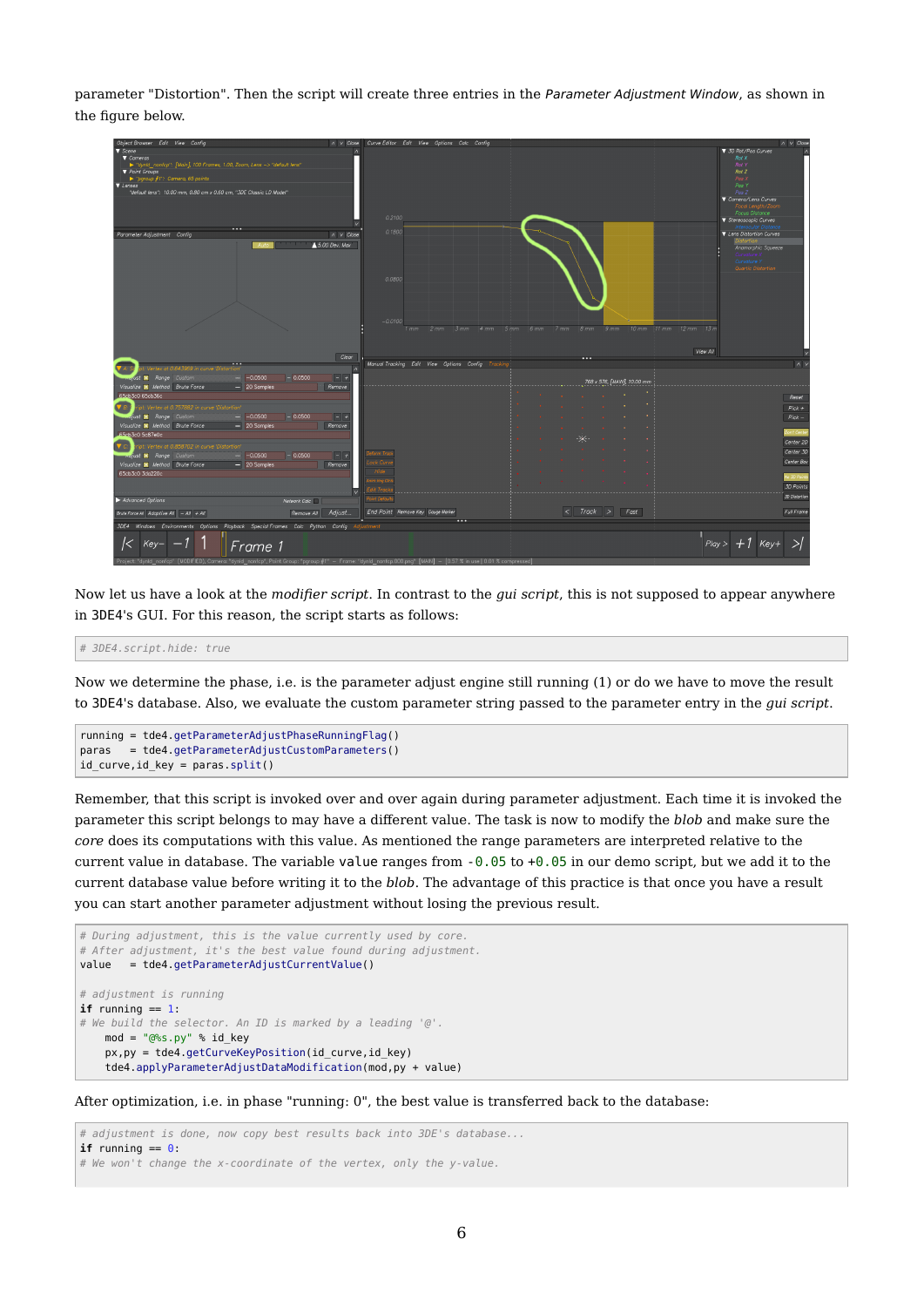px,py = tde4.getCurveKeyPosition(id\_curve,id\_key) tde4.setCurveKeyPosition(id\_curve,id\_key,[px,py + value])

and that's all. The three parameters should behave similar to non-script parameters. There is, however, the following problem: As you have seen we pass database IDs to the script parameter. When you save the project and reopen it, these ids are meaningless. That means the parameter entries have to be deleted, and the *gui script* must be invoked again. This is clearly a drawback of using database IDs. For other objects like lenses, cameras, point groups and points, this can be avoided by adressing them by their name instead. For curve vertices, which do not have a name, this is not possible.

# 2.3 Error messages

Syntax errors or generally errors which occur when the python interpreter is parsing the script appear in the Python Console Window. For traditional scripts and also for *gui scripts* the python console pops up automatically, while for *modifier scripts* it does not (currently). So it might be a good idea to keep it open while you are writing and testing your scripts.

# 3 Selectors

In this section we will see how the selector string for the function

tde4.applyParameterAdjustDataModification(selector,value)

is constructed. As mentioned before, this function appears in the *modifier script*. Its purpose is to modify the *blob*. The selectors reflect the tree-like structure of the *blob*.

# 3.1 Syntax

The selector syntax itself is not very complicated. The main problem in writing a *modifier script* is finding the appropriate selector. As a representation of the *blob* the selectors strictly correspond to the *core*-way of viewing 3DE4's database. This is partially different from the GUI-view. Let us start with some definitions.

- A *selector* is a sequence of one or more segments separated by dots.
- A *segment* is one of the following:
	- a literal like cameras, lenses, frames, ...
	- o a placeholder like  $\langle id \rangle$  or  $\langle id \rangle$ .
- The placeholder <id> is one of the following:
	- The character "@" followed by an ID from 3DE4's database, like @1234abcd where 1234abcd could be for instance the return value of tde4.getFirstLens(). You most likely know these database IDs from other scripts.
	- The name of a database object, enclosed in double quotes, like "mylens".
	- An integer number *i* which addresses the *i*-th item of some list in 3DE4's database.
- The placeholder <index> is an integer number. It adresses an element in an array or list.
- A selector may address a vector. In this case appending "[*i*]" with an integer argument *i* addresses component *i* of this vector.
- A selector may address a matrix. In this case appending "[*i*][*j*]" with integer arguments *i* and *j* addresses component (*i*, *j*) of this matrix.

#### 3.1.1 Shorthand notation

When you address an object in the *blob* by its database ID, like e.g. the function value of a curve vertex, it is not necessary to write down the fully qualified selector string, because the database ID identifies the target object uniquely. That means, instead of addressing Vertex 4321dcba in curve of parameter 5 of lens abcd1234 like this

project.lenses.@abcd1234.lens\_distortion\_model.pars.5.curve.vertices.@4321dcba.py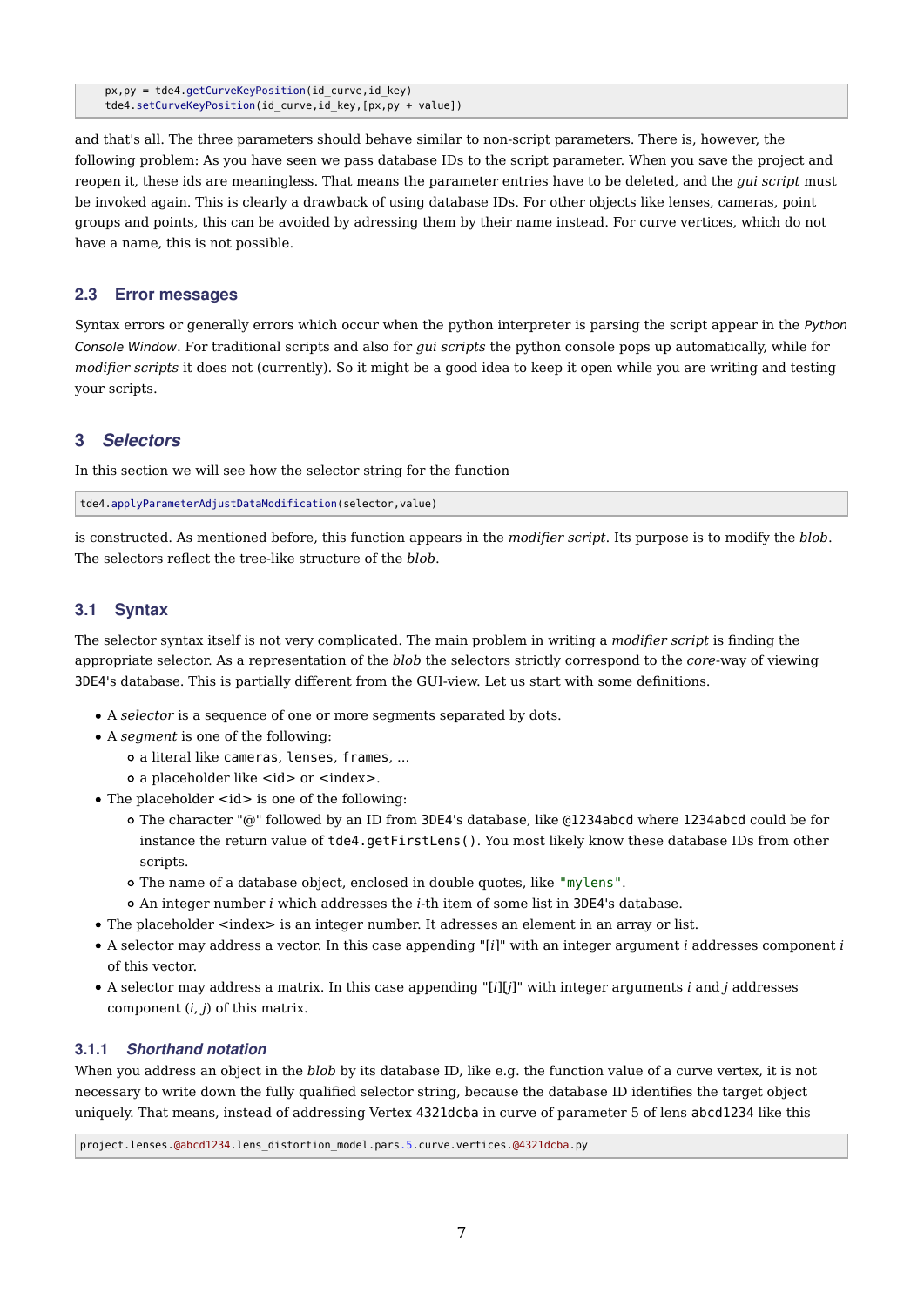#### you may write

@4321dcba.py

in order to keep things simple. This shorthand notation only works for database IDs, not for names or indices. Names are not unique across object categories and indices require context (the *i*-th element of what?).

#### 3.1.2 Recommended usage

As mentioned, the placeholder <id> stands for a database ID, a name or an index. Please consider the following:

- Avoid using indices for lenses, cameras, point group and points. You cannot be sure that an object of one of these categories has the same index in the *blob* as it has in 3DE4's database. Objects may be disabled in the database or considered irrelevant for the *core* and therefore not present in the *blob* which obfuscates the correspondence between index and object.
- Consider using names for addressing lenses, cameras, point groups and points if you want to make sure the *modifier script* will be valid after save and reload of a project. If this is not important for you feel free to use IDs instead, since they allow extremly compact selectors.

#### 3.1.3 Units

Lengths are always given in centimeters (*cm*), times are usually in seconds (*sec*), if not denoted otherwise (e.g. frames). Angles are alway given in *degree*.

#### 3.2 Reference

In this reference we restrict ourselves to selectors which could be relevant for parameter adjustment, i.e. all floatvalued, vector-valued and matrix-valued data elements in the *blob*. The reference tables in the following sections are constructed as in the example below.

| common.head.of.selectors  |      | Comments                              |
|---------------------------|------|---------------------------------------|
| .example.tail.of.selector | type | Comments                              |
|                           |      | $t$ de4.exampleRelatedPythonCommand() |
| .another.tail.of.selector | type | Comments                              |
|                           |      | tde4.anotherRelatedPythonCommand()    |

The fully qualified selectors, which you will need in the *modifier script*, are:

```
common.head.of.selectors.example.tail.of.selector
common.head.of.selectors.another.tail.of.selector
```
#### 3.2.1 Cameras

| project.cameras. <id>.constraints</id> |       | Selectors related to camera constraints, e.g. line constraints, plane<br>constraints, locked channel constraints |
|----------------------------------------|-------|------------------------------------------------------------------------------------------------------------------|
| .frame. <index>.position 3d</index>    | vec3d | Camera position for locked channel constraints. <index> starts at 1<br/>(convenience selector).</index>          |
|                                        |       | tde4.setPGroupPosition3D(pgroup id, camera id, frame, vec3d)                                                     |
| .position.enforce y value              | num   | <i>v</i> -value for plane constraints                                                                            |
|                                        |       | No command available                                                                                             |
| .rotation.z roll                       |       | Constant z-roll angle for angular constraints                                                                    |
|                                        |       | No command available                                                                                             |
| project.cameras. <id>.focal</id>       |       | Selectors related to camera-based focal length                                                                   |
| .focal.curve.vertices. <id>.px</id>    | num   | The curve maps frames into focal length values. See section A.1.2                                                |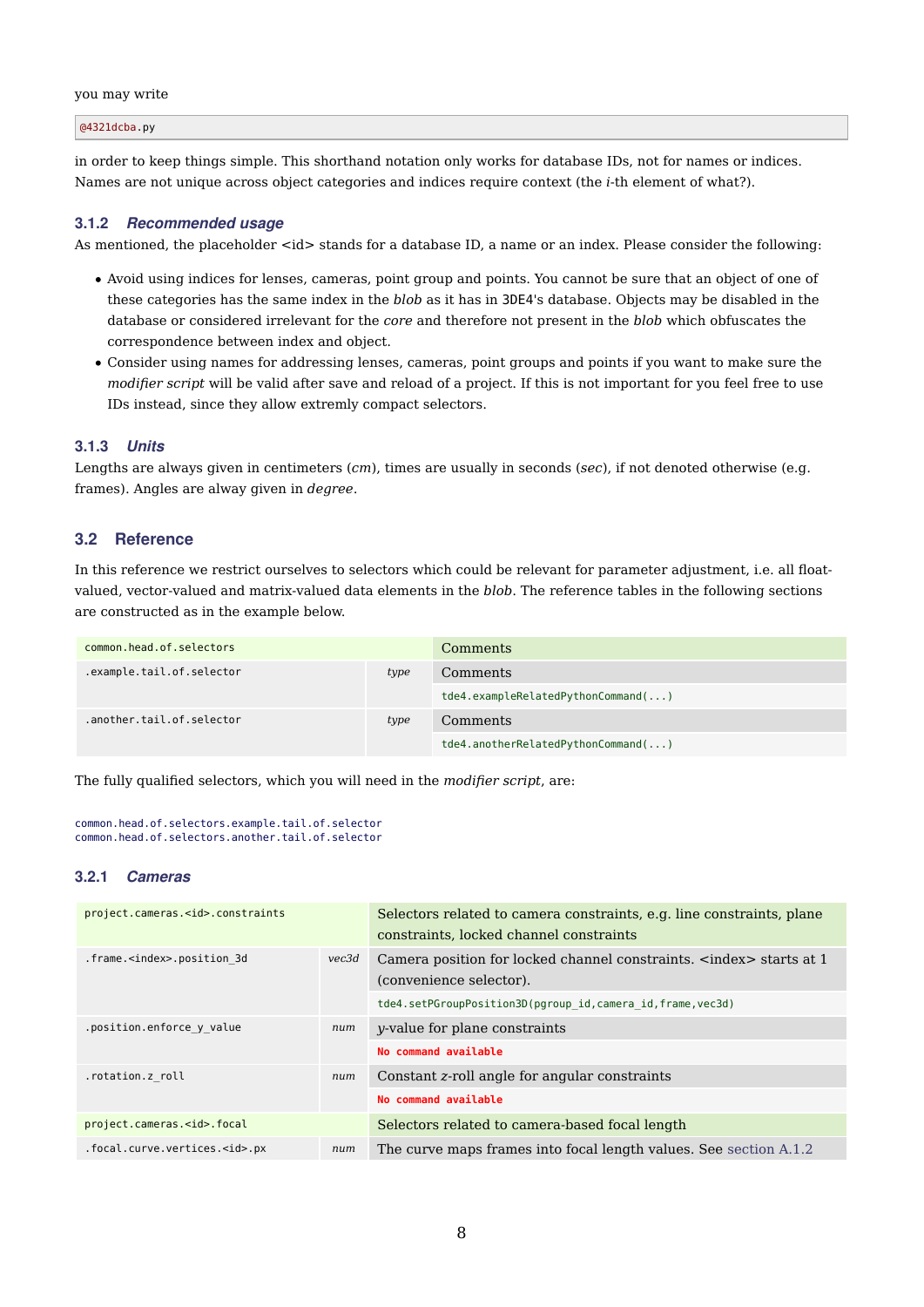|                                      |     | tde4.getCameraZoomCurve(camera id)                                                          |
|--------------------------------------|-----|---------------------------------------------------------------------------------------------|
|                                      |     | tde4.setCurveKeyPosition(curve_id,key_id,vec2d)                                             |
|                                      |     | tde4.setCurveKeyTangent1(curve_id,key_id,vec2d)                                             |
|                                      |     | tde4.setCurveKeyTangent2(curve_id,key_id,vec2d)                                             |
| .focal.curve.vertices. <id>.py</id>  | num | Frame dependent focal length in cm                                                          |
| .focal.curve.vertices. <id>.tlx</id> | num | Left tangent vector $x$                                                                     |
| .focal.curve.vertices. <id>.tly</id> | num | Left tangent vector y                                                                       |
| .focal.curve.vertices. <id>.t2x</id> | num | Right tangent vector x                                                                      |
| .focal.curve.vertices. <id>.t2y</id> | num | Right tangent vector y                                                                      |
| .focal.value_cm                      | num | Static value, associated to camera, see Attribute Editor $\rightarrow$ Camera $\rightarrow$ |
|                                      |     | Lens $\rightarrow$ Focal Length                                                             |
|                                      |     | tde4.setCameraFocalLength(camera_id,frame,value)                                            |
| project.cameras. <id>.focus</id>     |     | Selectors related to camera-based focus distance                                            |
| .focus.curve.vertices. <id>.px</id>  | num | The curve maps frames into focus distance values. See section A.1.2                         |
|                                      |     | tde4.getCameraFocusCurve(camera_id)                                                         |
|                                      |     | tde4.setCurveKeyPosition(curve_id,key_id,vec2d)                                             |
|                                      |     | tde4.setCurveKeyTangent1(curve_id,key_id,vec2d)                                             |
|                                      |     | tde4.setCurveKeyTangent2(curve_id,key_id,vec2d)                                             |
| .focus.curve.vertices. <id>.py</id>  | num | Focus Distance in cm                                                                        |
| .focus.curve.vertices. <id>.tlx</id> | num | Left tangent vector $x$                                                                     |
| .focus.curve.vertices. <id>.tly</id> | num | Left tangent vector y                                                                       |
| .focus.curve.vertices. <id>.t2x</id> | num | Right tangent vector x                                                                      |
| .focus.curve.vertices. <id>.t2y</id> | num | Right tangent vector y                                                                      |
| .focus.value_cm                      | num | Static value, associated to camera, see Attribute Editor $\rightarrow$ Camera $\rightarrow$ |
|                                      |     | Lens $\rightarrow$ Focus Distance                                                           |
|                                      |     | tde4.setCameraFocus(camera_id,frame,value)                                                  |
| project.cameras. <id></id>           |     | Various camera selectors                                                                    |
| .footage.frame_rate                  | num | Frame rate in frames per second                                                             |
|                                      |     | tde4.setCameraFPS(camera_id,value)                                                          |
| .fov.xa                              | num | Field of View, left edge, in unit coordinates with respect to the                           |
|                                      |     | image.                                                                                      |
|                                      |     | tde4setCameraFOV(camera id, xa, xb, ya, yb)                                                 |
| .fov.xb                              | num | Field of View, right edge                                                                   |
| .fov.ya                              | num | Field of View, bottom edge                                                                  |
| .fov.yb                              | num | Field of View, top edge                                                                     |
| .rolling_shutter.timeshift           | num | Rolling shutter timeshift in sec, see Attribute Editor $\rightarrow$ Camera $\rightarrow$   |
|                                      |     | <b>Rolling Shutter Compensation</b>                                                         |
|                                      |     | tde4.setCameraRollingShutterTimeShift(camera_id,value)                                      |
| .sync.timeshift                      | num | Timeshift in frames for synchronized cameras, see Attribute Editor $\rightarrow$            |
|                                      |     | Camera $\rightarrow$ Synchronization $\rightarrow$ Timeshift                                |
|                                      |     | tde4.setCameraSyncTimeshift(camera_id,value)                                                |
| .weight                              | num | Weight factor, impact of the camera on point groups, see Attribute                          |
|                                      |     | Editor $\rightarrow$ Camera $\rightarrow$ Camera $\rightarrow$ Weight                       |
|                                      |     | tde4.setCameraWeight(camera_id,value)                                                       |
| project.cameras. <id>.stereo</id>    |     | The following selectors address data elements in the blob which are                         |
|                                      |     | related to stereo. Please note, that in the blob stereo related data are                    |
|                                      |     | strictly associated to the secondary camera (while in 3DE4's GUI                            |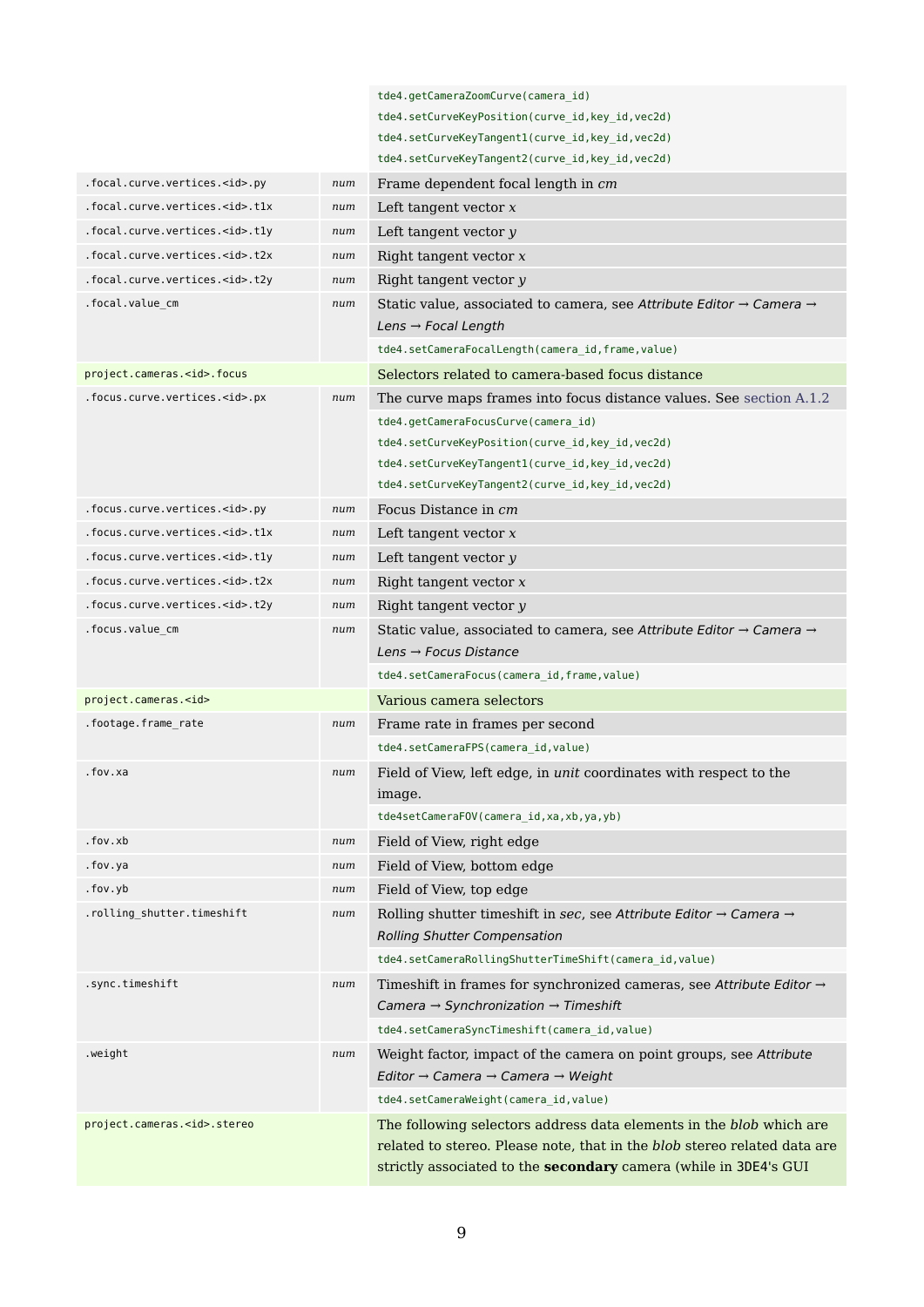|                                            |     | they are associated to the primary camera). In the blob the primary<br>camera determines a coordinate system and the secondary camera is<br>displaced by a 3d-vector relative to the primary camera. The<br>relationship between the two cameras is described in our document<br>about stereoscopic matchmoving. |
|--------------------------------------------|-----|------------------------------------------------------------------------------------------------------------------------------------------------------------------------------------------------------------------------------------------------------------------------------------------------------------------|
| .interocular.curve.vertices. <id>.px</id>  | num | The interocular curve maps frames into interocular distances. See<br>section A.1.2                                                                                                                                                                                                                               |
|                                            |     | tde4.getCameraStereoInterocularCurve(camera id)                                                                                                                                                                                                                                                                  |
|                                            |     | tde4.setCurveKeyPosition(curve id, key id, vec2d)                                                                                                                                                                                                                                                                |
|                                            |     | tde4.setCurveKeyTangent1(curve id, key id, vec2d)                                                                                                                                                                                                                                                                |
|                                            |     | tde4.setCurveKeyTangent2(curve_id,key_id,vec2d)                                                                                                                                                                                                                                                                  |
| .interocular.curve.vertices. <id>.py</id>  | num | Interocular distance in cm                                                                                                                                                                                                                                                                                       |
| .interocular.curve.vertices. <id>.tlx</id> | num | Left tangent vector $x$                                                                                                                                                                                                                                                                                          |
| .interocular.curve.vertices. <id>.tly</id> | num | Left tangent vector $y$                                                                                                                                                                                                                                                                                          |
| .interocular.curve.vertices. <id>.t2x</id> | num | Right tangent vector x                                                                                                                                                                                                                                                                                           |
| .interocular.curve.vertices. <id>.t2y</id> | num | Right tangent vector y                                                                                                                                                                                                                                                                                           |
| .interocular.value cm                      | num | Static interocular in cm                                                                                                                                                                                                                                                                                         |
|                                            |     | tde4.setCameraStereoInterocular(camera_id,value)                                                                                                                                                                                                                                                                 |
| .depth_shift.value_cm                      | num | Static depth shift in cm                                                                                                                                                                                                                                                                                         |
|                                            |     | tde4.setCameraStereoStaticDepthShift(camera_id,value)                                                                                                                                                                                                                                                            |
| .vertical_shift.value_cm                   | num | Static vertical shift in cm                                                                                                                                                                                                                                                                                      |
|                                            |     | tde4.setCameraStereoStaticVerticalShift(camera id, value)                                                                                                                                                                                                                                                        |

# 3.2.2 Lenses

| project.lenses. <id></id> |     | The following selectors address lens properties. They can be used<br>in modifier scripts but it's tricky. Do not try this unless you fully<br>understand the relationship between these parameters. In 3DE4's<br>Attribute Editor you see that all parameters are already equipped<br>with adjust buttons, so in most situations 3DE4's capabilities for<br>these parameters should be sufficient. See Attribute Editor $\rightarrow$ Lens. |
|---------------------------|-----|---------------------------------------------------------------------------------------------------------------------------------------------------------------------------------------------------------------------------------------------------------------------------------------------------------------------------------------------------------------------------------------------------------------------------------------------|
| .film_aspect              | num | Film aspect is filmback width divided by filmback height.<br>tde4.setLensFilmAspect(lens id, value)                                                                                                                                                                                                                                                                                                                                         |
| .film back width cm       | num | Filmback width in cm. The filmback is the area of the camera<br>projection plane which corresponds to the area in the footage<br>marked by the field of view lines in Overview Controls (F1) and<br>Manual Tracking Controls (F2)<br>tde4.setLensFBackWidth(lens id, value)                                                                                                                                                                 |
| .film_back_height_cm      | num | Filmback height in cm<br>tde4.setLensFBackWidth(lens id, value)                                                                                                                                                                                                                                                                                                                                                                             |
| .pixel aspect             | num | Pixel aspect ratio.<br>tde4.setLensPixelAspect(lens id, value)                                                                                                                                                                                                                                                                                                                                                                              |
| project.lenses. <id></id> |     | The following selectors are not quite as tricky as the previous<br>ones. Feel free to use them in your scripts.                                                                                                                                                                                                                                                                                                                             |
| .focal length cm          | num | Static lens-based focal length in cm.<br>tde4.setLensFocalLength(lens id, value)                                                                                                                                                                                                                                                                                                                                                            |
| .focus_distance_cm        | num | Static lens-based focus distance in cm.<br>tde4.setLensFocus(lens id, value)                                                                                                                                                                                                                                                                                                                                                                |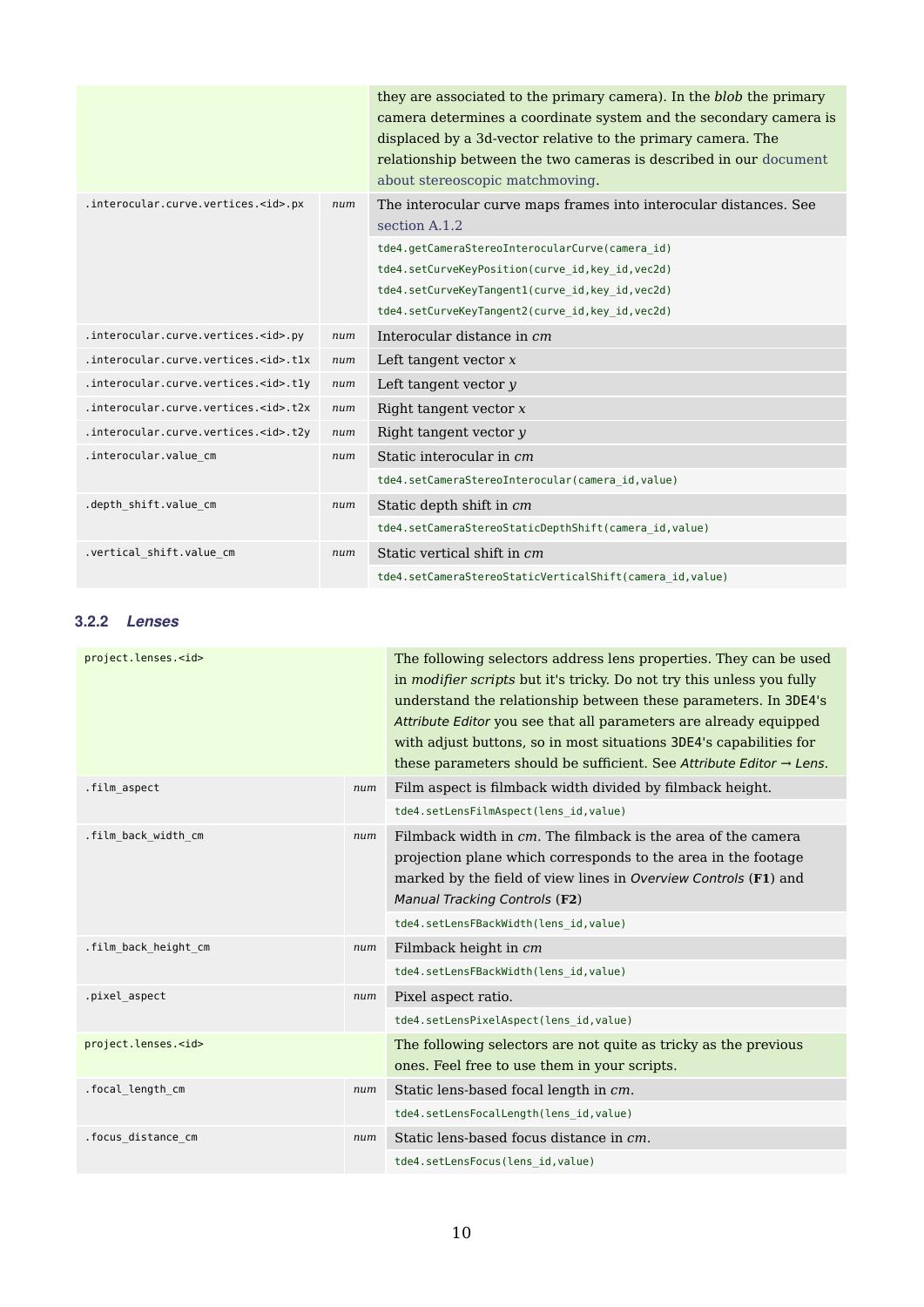| .lco_x_cm                                                 |     | Lens center offset $x$ in $cm$                                                                                                                                                                                                                                                                                                                                                                                                                                                                                                                        |
|-----------------------------------------------------------|-----|-------------------------------------------------------------------------------------------------------------------------------------------------------------------------------------------------------------------------------------------------------------------------------------------------------------------------------------------------------------------------------------------------------------------------------------------------------------------------------------------------------------------------------------------------------|
|                                                           |     | tde4.setLensLensCenterX(lens_id, value)                                                                                                                                                                                                                                                                                                                                                                                                                                                                                                               |
| .lco_y_cm                                                 | num | Lens center offset y in cm                                                                                                                                                                                                                                                                                                                                                                                                                                                                                                                            |
|                                                           |     | tde4.setLensLensCenterY(lens_id, value)                                                                                                                                                                                                                                                                                                                                                                                                                                                                                                               |
| project.lenses. <id>.lens_distortion_model</id>           |     | The following selectors control static and dynamic lens distortion.<br>The adjustable parameters of each lens distortion model are<br>numbered by an index starting at 0. We are using this index<br>notation here as opposed to addressing parameters directly by<br>name since otherwise the selector syntax would explicitly depend<br>on the lens distortion model, which is not possible given the fact<br>that lens distortion models can be plugins. 3DE4's python interface<br>has a function to determine the index from the parameter name. |
| .pars. <index>.curve.vertices.<id>.px</id></index>        | num | The curve maps from either focal length or focus distance onto the<br>parameter value, see Attribute Editor → Lens → Lens Distortion →<br>Dynamic Lens Distortion. In both cases the x-value is given in cm.<br>See section A.1.2                                                                                                                                                                                                                                                                                                                     |
|                                                           |     | tde4.getLensLDAdjustableParameterCurve(lens_id,para_name)<br>tde4.setCurveKeyPosition(curve_id,key_id,vec2d)<br>tde4.setCurveKeyTangent1(curve_id,key_id,vec2d)<br>tde4.setCurveKeyTangent2(curve_id,key_id,vec2d)                                                                                                                                                                                                                                                                                                                                    |
| .pars. <index>.curve.vertices.<id>.py</id></index>        | num | The dynamic parameter value.                                                                                                                                                                                                                                                                                                                                                                                                                                                                                                                          |
| .pars. <index>.curve.vertices.<id>.tlx</id></index>       | num | Left tangent vector $x$                                                                                                                                                                                                                                                                                                                                                                                                                                                                                                                               |
| .pars. <index>.curve.vertices.<id>.tly</id></index>       | num | Left tangent vector y                                                                                                                                                                                                                                                                                                                                                                                                                                                                                                                                 |
| .pars. <index>.curve.vertices.<id>.t2x</id></index>       | num | Right tangent vector $x$                                                                                                                                                                                                                                                                                                                                                                                                                                                                                                                              |
| .pars. <index>.curve.vertices.<id>.t2y</id></index>       | num | Right tangent vector y                                                                                                                                                                                                                                                                                                                                                                                                                                                                                                                                |
| project.lenses. <id>.lens_distortion_model</id>           |     | As of 3DE4/r4b3 lens parameters may be driven by both focal<br>length and focus distance, see Attribute Editor $\rightarrow$ Lens $\rightarrow$ Lens<br>Distortion $\rightarrow$ Dynamic Lens Distortion. As a consequence, the surface<br>functions which map focal length and focus distance to lens<br>distortion for each parameter have to be transferred from 3DE4's<br>database to the core. The selectors here allow access to this<br>function.                                                                                              |
| .pars. <index>.surface.vertices.<index>.f</index></index> | num | The function value mapped to from focal length and focus<br>distance.                                                                                                                                                                                                                                                                                                                                                                                                                                                                                 |
|                                                           |     | tde4.getLensNo2DLUTSamples(lens_id,para_name)<br>tde4.setLens2DLUTSample<br>(lens_id, para_name, index, focal, focus, value)                                                                                                                                                                                                                                                                                                                                                                                                                          |
| .pars. <index>.surface.vertices.<index>.x</index></index> | num | Focal length in cm                                                                                                                                                                                                                                                                                                                                                                                                                                                                                                                                    |
| .pars. <index>.surface.vertices.<index>.y</index></index> | num | Focus distance in cm                                                                                                                                                                                                                                                                                                                                                                                                                                                                                                                                  |
| project.lenses. <id>.lens distortion model</id>           |     | If lens distortion is not dynamic at all, the following selector is<br>relevant.                                                                                                                                                                                                                                                                                                                                                                                                                                                                      |
| .pars. <index>.value.d</index>                            | num | Static distortion value                                                                                                                                                                                                                                                                                                                                                                                                                                                                                                                               |
|                                                           |     | tde4.setLensLDAdjustableParameter<br>(lens_id, para_name, focal, focus, value)                                                                                                                                                                                                                                                                                                                                                                                                                                                                        |
|                                                           |     |                                                                                                                                                                                                                                                                                                                                                                                                                                                                                                                                                       |

# 3.2.3 Point Groups

| project.pgroups. <id>.constraints</id> | 3DE4/r4b3 supports a number of point constraints, namely distance    |
|----------------------------------------|----------------------------------------------------------------------|
|                                        | constraints and position constraints. Distance constraints appear as |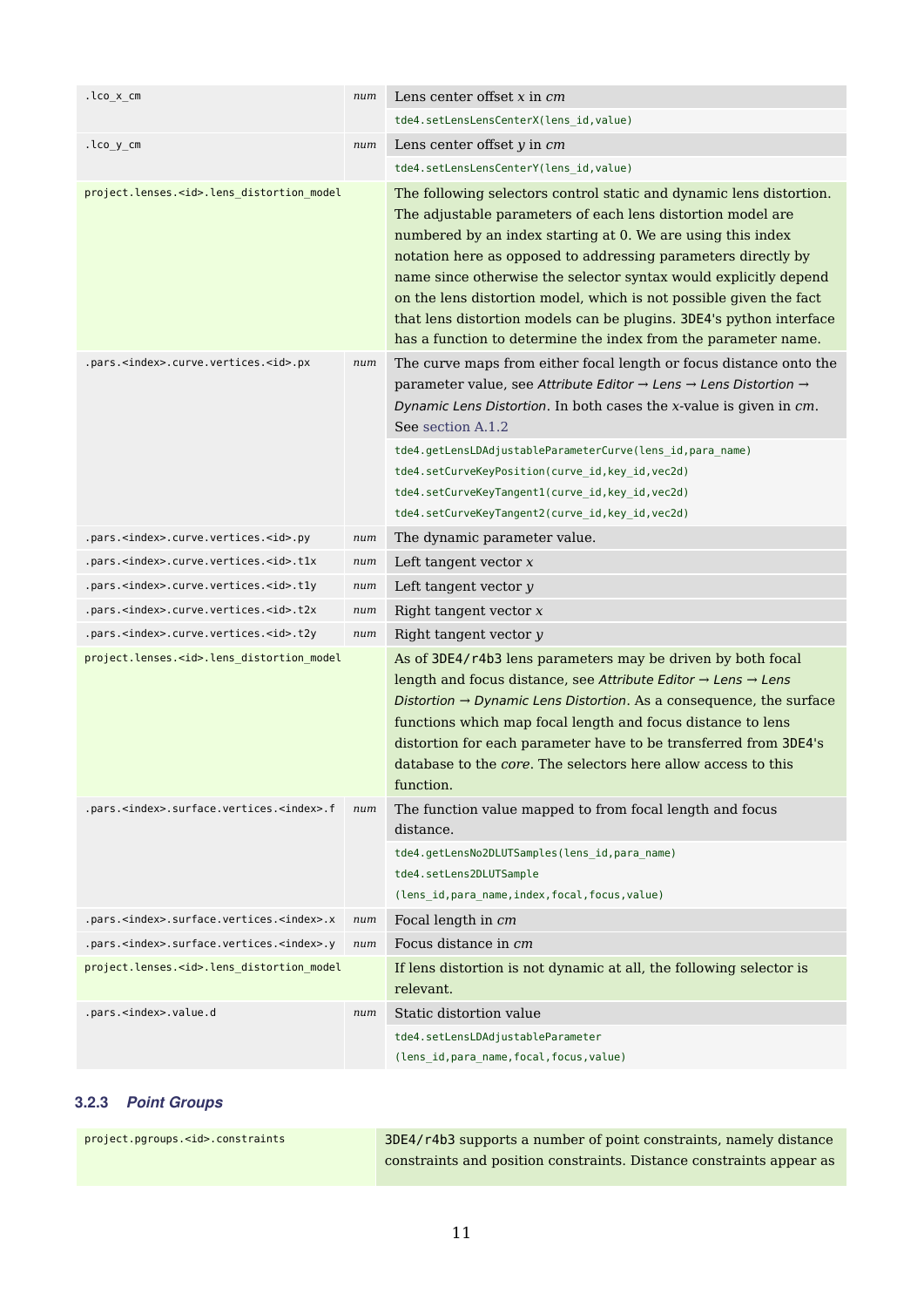|                                                               |       | objects in Object Browser $\rightarrow$ Scene $\rightarrow$ Point Groups $\rightarrow$ Constraints.<br>Position constraints appear in Attribute Editor $\rightarrow$ Point $\rightarrow$ Position XYZ<br>as toggle buttons beside the point coordinate text fields.                                                                                                                                                                                                                                                                                                                                                     |
|---------------------------------------------------------------|-------|-------------------------------------------------------------------------------------------------------------------------------------------------------------------------------------------------------------------------------------------------------------------------------------------------------------------------------------------------------------------------------------------------------------------------------------------------------------------------------------------------------------------------------------------------------------------------------------------------------------------------|
| .distance_constraints. <id>.distance</id>                     | num   | As of 3DE4/r4b3 distance constraints are objects in the database,<br>which have an id like cameras and lenses. This selector addresses<br>the distance constraint specified by <id>.</id>                                                                                                                                                                                                                                                                                                                                                                                                                               |
|                                                               |       | tde4.setDConstrDistance(pgroup_id,dconstr_id,value)                                                                                                                                                                                                                                                                                                                                                                                                                                                                                                                                                                     |
| .position_constraints. <id>.radius</id>                       | num   | See appendix A.2. For points with survey type Approximately<br>Surveyed this selector addresses the bounding sphere radius for the<br>point around the survey position.                                                                                                                                                                                                                                                                                                                                                                                                                                                 |
|                                                               |       | tde4.setPointApproxSurveyRange(pgroup_id,point_id,value)                                                                                                                                                                                                                                                                                                                                                                                                                                                                                                                                                                |
| project.pgroups. <id>.points.<id>.blending</id></id>          |       | Blending parameters control the impact of the tracking data on the<br>triangulation of points.                                                                                                                                                                                                                                                                                                                                                                                                                                                                                                                          |
| .position.x                                                   | num   | Size of positional blending zone in x-direction in unit coordinates.<br>The point weight increases from 0 at the left or right image edge to<br>1 at the vertical lines defined by this value.                                                                                                                                                                                                                                                                                                                                                                                                                          |
|                                                               |       | tde4.setPointPositionWeightBlending                                                                                                                                                                                                                                                                                                                                                                                                                                                                                                                                                                                     |
|                                                               |       | (pgroup_id, point_id, horizontal, vertical)                                                                                                                                                                                                                                                                                                                                                                                                                                                                                                                                                                             |
| .position.y                                                   | num   | Size of positional blending zone in y-direction in unit coordinates.<br>The point weight increases from 0 at the bottom or top image edge<br>to 1 at the horizontal lines defined by this value.                                                                                                                                                                                                                                                                                                                                                                                                                        |
|                                                               |       | tde4.setPointPositionWeightBlending                                                                                                                                                                                                                                                                                                                                                                                                                                                                                                                                                                                     |
|                                                               |       | (pgroup_id,point_id,horizontal,vertical)                                                                                                                                                                                                                                                                                                                                                                                                                                                                                                                                                                                |
| project.pgroups. <id>.points.<id>.cameras.<id></id></id></id> |       | The following selector is a "convenience selectors". It encapsulates<br>a more complicated selector which reflects the structure of tracking<br>data as e.g. in 3DE4's Timeline Editor. This structure would make it<br>absurdly complicated to address tracking data in the blob, therefore<br>we have this simplified version. The <index> starts at 1 for the first<br/>frame, as in 3DE4's GUI. Tracking positions are given in normalized<br/>image coordinates, from (0,0) in the lower left corner of the lower<br/>left pixel to <math>(1,1)</math> in the upper right corner of the upper right pixel.</index> |
| .frame. <index>.position_2d</index>                           | vec2d | Tracking position in unit coordinates                                                                                                                                                                                                                                                                                                                                                                                                                                                                                                                                                                                   |
|                                                               |       | tde4.setPointPosition2D<br>(pgroup_id, point_id, camera_id, frame, vec2d)                                                                                                                                                                                                                                                                                                                                                                                                                                                                                                                                               |
| project.pgroups. <id>.points.<id>.mocap</id></id>             |       |                                                                                                                                                                                                                                                                                                                                                                                                                                                                                                                                                                                                                         |
| .filter.position_cutoff                                       | num   | Mocap points have a time-dependent position which is subject to<br>filtering. This parameters controls the filter strength.                                                                                                                                                                                                                                                                                                                                                                                                                                                                                             |
|                                                               |       | setPointMocapZDepthFilter(pgroup_id,point_id,value                                                                                                                                                                                                                                                                                                                                                                                                                                                                                                                                                                      |
| .frame. <index>.position_3d</index>                           | vec3d | In motion capturing point groups the positions can be pre-defined,<br>like survey data. <index> starts at 1 (convenience selector).</index>                                                                                                                                                                                                                                                                                                                                                                                                                                                                             |
|                                                               |       | tde4.setPointMoCapSurveyPosition3D<br>(pgroup_id, point_id, camera_id, frame, vec3d)                                                                                                                                                                                                                                                                                                                                                                                                                                                                                                                                    |
| project.pgroups. <id>.points.<id></id></id>                   |       |                                                                                                                                                                                                                                                                                                                                                                                                                                                                                                                                                                                                                         |
| .position_3d<br>vec3d                                         |       | If the point is exactly survey, this is the position.                                                                                                                                                                                                                                                                                                                                                                                                                                                                                                                                                                   |
|                                                               |       | tde4.setPointSurveyPosition3D(pgroup_id,point_id,vec3d)                                                                                                                                                                                                                                                                                                                                                                                                                                                                                                                                                                 |
| .weight                                                       | num   | The weight factor specifies the impact of the point on the cameras.                                                                                                                                                                                                                                                                                                                                                                                                                                                                                                                                                     |
|                                                               |       | tde4.setPointWeight(pgroup_id,point_id,value)                                                                                                                                                                                                                                                                                                                                                                                                                                                                                                                                                                           |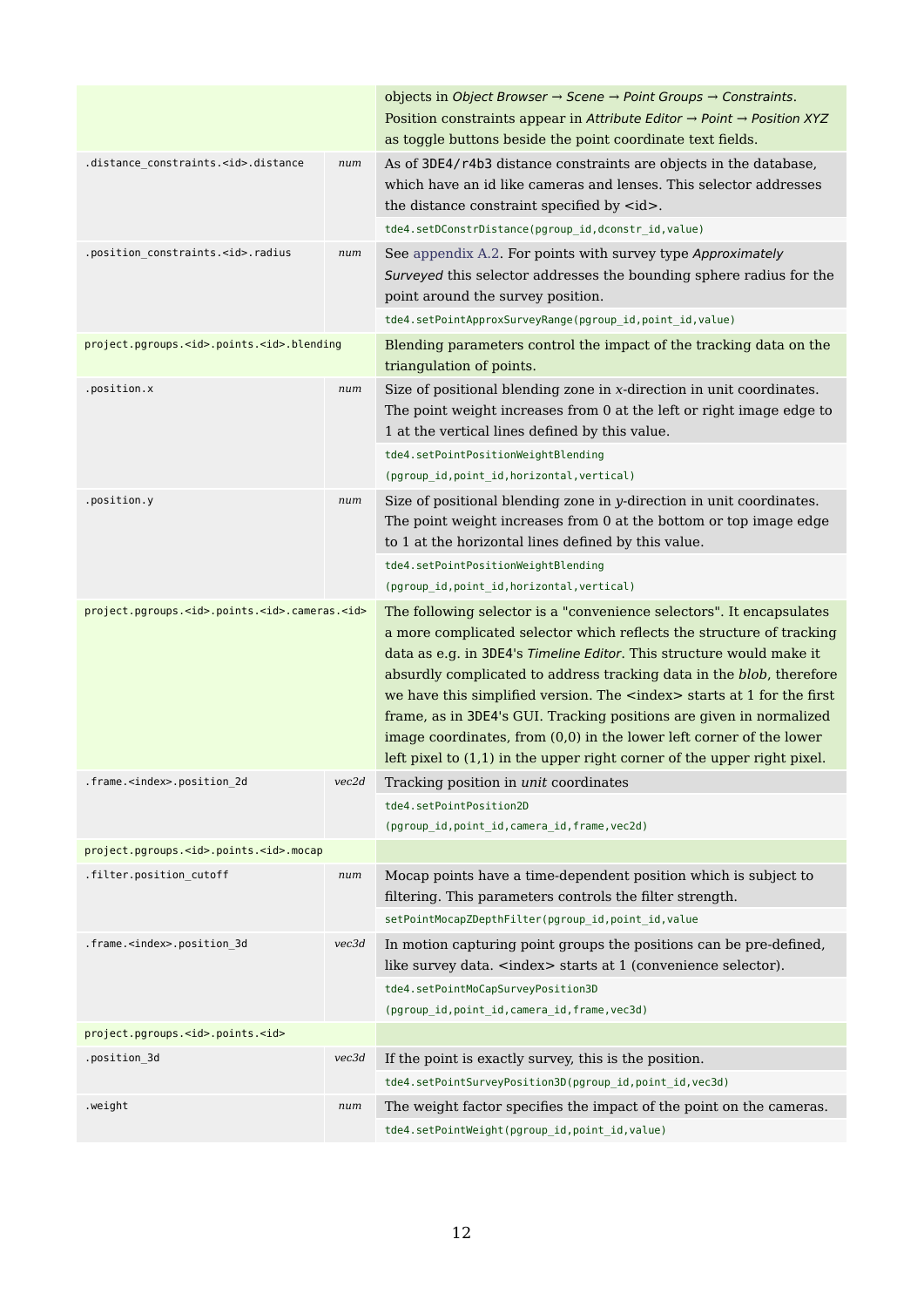#### 3.3 Example - communication between modifier scripts

In the example in section 2.2.3 we see a clear 1:1 correspondence between parameter entries and objects to be modified: each parameter is connected to exactly one function value of a vertex. Often, this relationship is not so unique. In the following example we will see, how parameters collaborate in order to modify the *blob*. Abstractly speaking, let us assume we have *n* parameters  $p_1...p_n$ . From these parameters we would like to construct a transformation  $t(p_1...p_n)$  which is then applied to the *blob*. As an example, imagine you would like to apply an offset *d* and a scale *s* to some curve *c*. In the database we label the curve  $c_{db}$ , in the *blob* we call it  $c_{\text{blob}}$ . The transformation is (that's what we are doing in phase "running: 1"):

 $c_{\text{dh}} \times s + d \rightarrow c_{\text{hloh}}$ 

If we split this into two *modifier scripts* we get the following:

script for *s*:  $c_{db} \times s \rightarrow c_{blob}$ 

#### script for *d*:  $c_{\text{blob}} + d \rightarrow c_{\text{blob}}$

And here's the problem: the second script requires to **read** data from the *blob*. There is no python command for doing so, and we prefer not to implement this for several reasons. Instead we suggest a technique to collect the parameters and to apply them at once. In the scripts shipped with 3DE4/r4b3 and later this technique is called "master/slave", but the sake for clarity we will call it *collect/apply* in the following. The important point in *collect/apply* is that the *modifier scripts* are always executed in the same order as they appear in the Parameter Adjustment Window. They are all executed within the same python interpreter, which allows them to communicate with each other through global variables. In case of our *n* parameters above the *modifier script* should behave as follows in phase "running: 1":

- script for  $p_1$  Collect: move value to some global variable  $p_{1,\text{glob}}$
- script for  $p_2$  Collect: move value to some global variable  $p_{2,\text{glob}}$ ...
- script for  $p_n$  Collect: move value to some global variable  $p_{n,\text{glob}}$ - Apply: Build transformation  $t(p_{1,\text{glob}}...p_{n,\text{glob}})$  and apply to *blob*!

In phase "running: 0", i.e. when we collect all optimal values and store them back into the database, the script should do the following:

- script for  $p_1$  Collect: move value to some global variable  $p_{1,\text{glob}}$
- script for  $p_2$  Collect: move value to some global variable  $p_{2,\text{glob}}$ ...
- script for  $p_n$  Collect: move value to some global variable  $p_{n,\text{glob}}$ - Apply: move values  $p_{1,\text{glob}}...p_{n,\text{glob}}$  to database!

This still looks a little abstract, so let us have a look at some real-world example. The following script pair allows to apply an offset and a scale value to the interocular curve of a pair of stereo cameras.

#### 3.3.1 The gui script

First of all, we do some administrative stuff and determine if it's a proper stereo project. If everything is okay we get a pair of stereo cameras.

```
# 3DE4.script.name: Adjust I/O Curve Scale & Offset (primary right)...
# 3DE4.script.version: v1.1
# 3DE4.script.gui: Main Window::Adjustment
# 3DE4.script.comment: Add scale and offset parameters to 3DE's parameter
# 3DE4.script.comment: adjustment window for optimizing
# 3DE4.script.comment: interocular distance curve of a stereo project.
import os
# find primary & secondary stereo camera...
id_cam_prim = None
id_cam_sec = None
ids cam = tde4.getCameraList()
for id_cam in ids_cam:
   mode = tde4.getCameraStereoMode(id cam)
```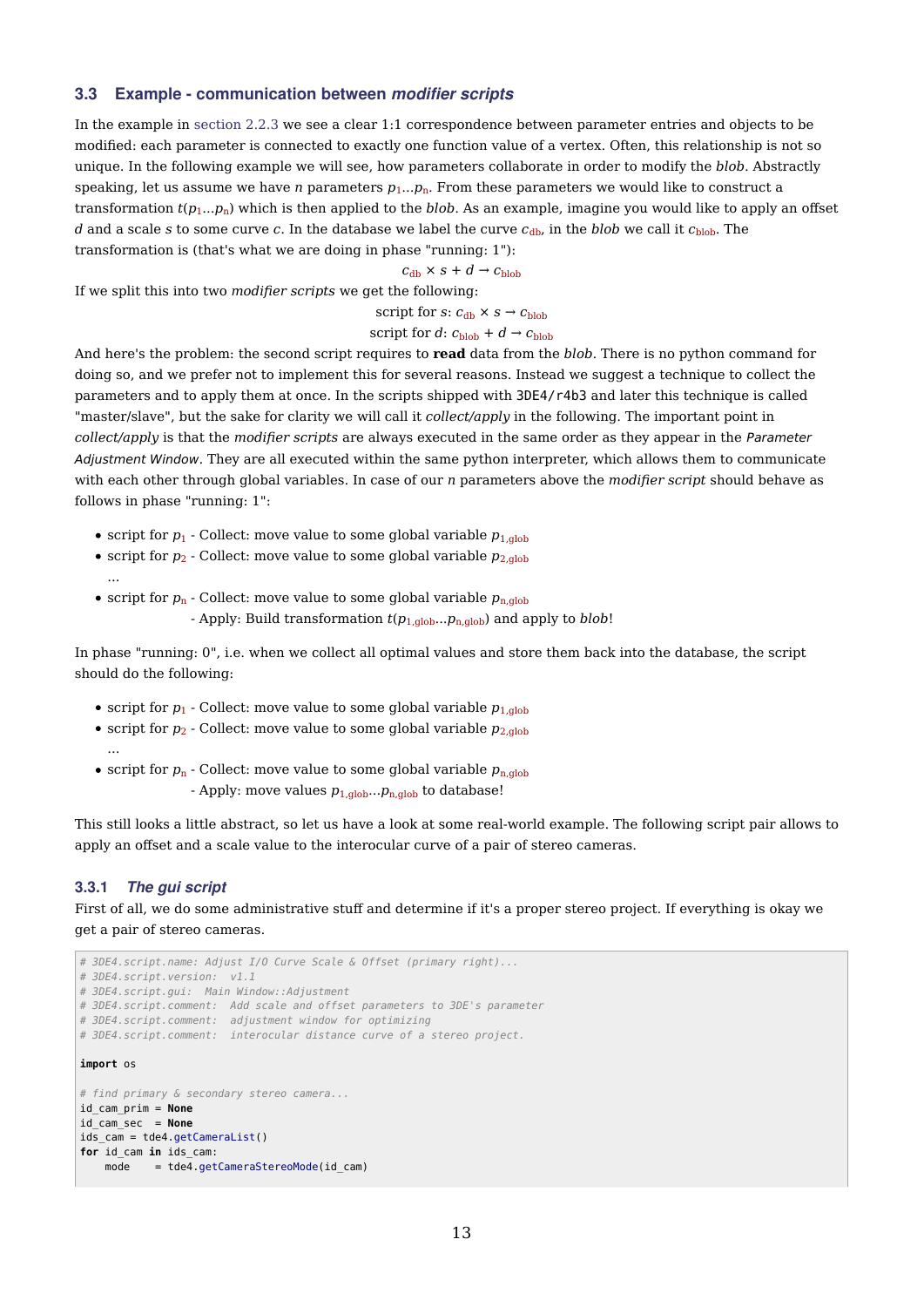```
 if mode == "STEREO_PRIMARY": id_cam_prim = id_cam
 if mode == "STEREO_SECONDARY": id_cam_sec = id_cam
```
In case of a proper stereo project we build a GUI



| Adjust I/O Curve Scale                  |              |
|-----------------------------------------|--------------|
| Scale Range 0.9 1.1                     |              |
| Adjust I/O Curve Offset                 |              |
| Offset Range $\overline{(cm)}$ -1.0 1.0 |              |
|                                         |              |
|                                         | Оk<br>Cancel |

Finally, we create parameter entries in the Parameter Adjustment Window. The if-else-cascade makes sure that the last entry is marked as "apply" while the other of the two entries is marked as "collect". This is only a convention, you can label them the way you like. However, we must ensure that only the call of the *modifier script* from the last parameter entry will modify the *blob*.

```
# We pass the camera names to the modifier script.
        name_cam_prim = tde4.getCameraName(id_cam_prim)
       name cam sec = tde4.getCameraName(id cam sec)
# These are the global variables used by the parameter entries
# where we collect values from per-entry execution of modifier scripts.
# We initialize them here, so we don't ever have to worry elsewhere,
       \_adjust\_io\_curve\_scale = 1.0adjust io curve offset = 0.0# As custom parameters we pass:
# 1. The parameter to insert (scale,offset)
# 2. The mode (collect/apply)
# 3. The two camera names
        if scale:
            if offset==1:
               custom pars = "scale collect " + name cam prim + " " + name cam sec
            else:
               custom pars = "scale apply " + name cam prim + " " + name cam sec
            tde4.createParameterAdjustScript(script,"I/O Curve Scale",custom_pars,float(sr0),float(sr1))
        if offset:
           custom pars = "offset apply " + name.cam.print " " + namecam. tde4.createParameterAdjustScript(script,"I/O Curve Offset",custom_pars,float(or0),float(or1))
```
#### 3.3.2 The modifier script

Now for the *modifier script*. First we extract the current value and the state variables which control the behaviour of the script.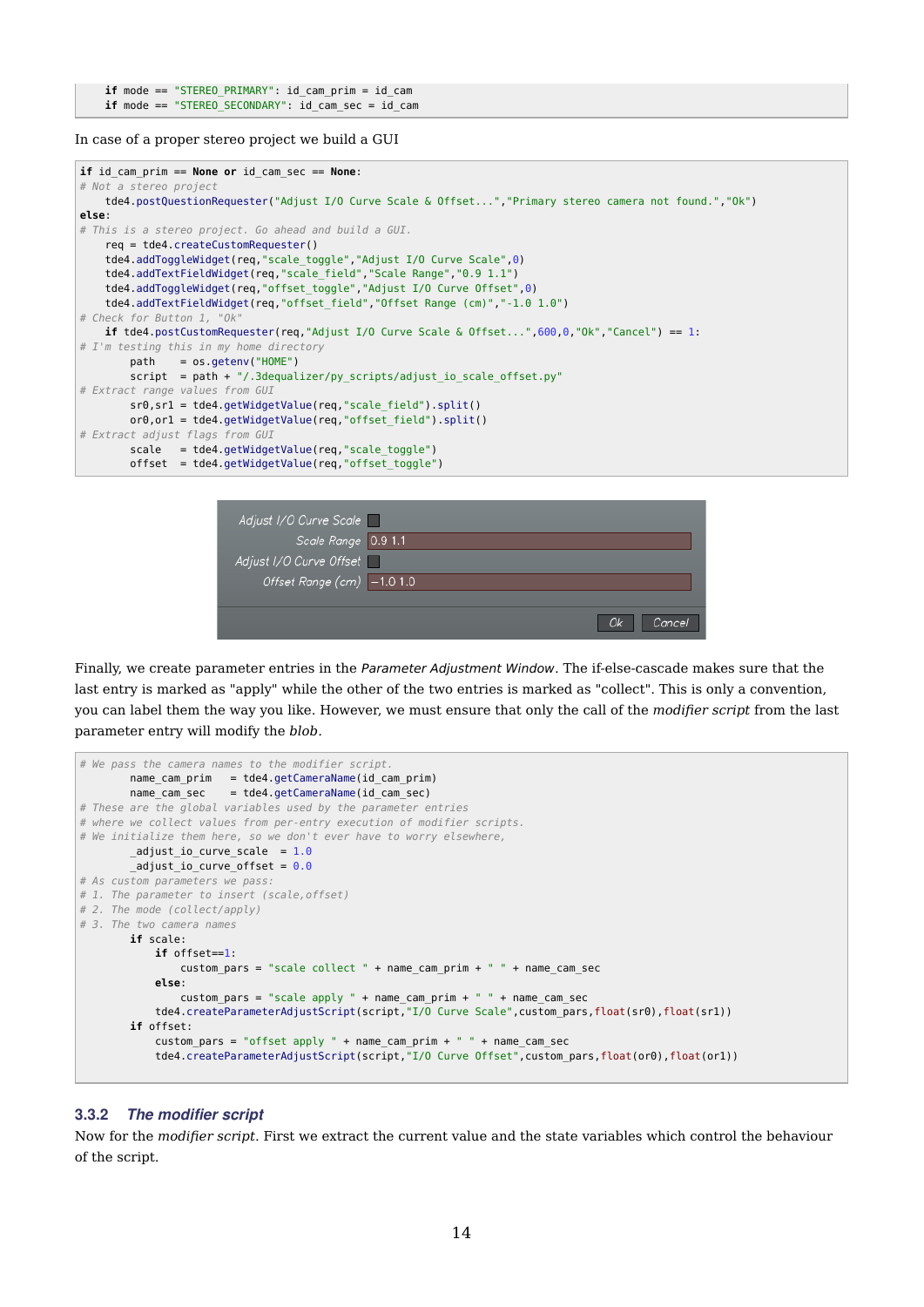```
# 3DE4.script.hide: true
running = tde4.getParameterAdjustPhaseRunningFlag()
value = tde4.getParameterAdjustCurrentValue()
para = tde4.getParameterAdjustCustomParameters().split()
```
Now, for each parameter entry we set the global variable to our current value. In other words we "collect" the values to be applied to the *blob*.

```
# For each parameter the script passes its value to one
# of the global variables. We do this for both, the "collect"
# and the "apply" pass.
if para[0] == "scale": _adjust_io_curve_scale = value
if para[0] == "offset": _adjust_io_curve_offset = value
```
The last entry will tell us to apply all values to the *blob*. As in every *modifier script* we have to distinguish between phases "running: 1" and "running: 0".

```
if para[1] == "apply":# create io curve modification ("apply")...
      if running == 1:
# interocular is associated to primary camera in 3DE4's database.
              id_cam_prim = tde4.findCameraByName(para[2])
# retrieve the previously collected scale & offset parameters
              scale = _adjust_io_curve_scale
             offset = <math>\frac{1}{\text{adjust}} \cdot \frac{1}{\text{adj}} \cdot \frac{1}{\text{adj}} \cdot \frac{1}{\text{adj}} \cdot \frac{1}{\text{adj}} \cdot \frac{1}{\text{adj}} \cdot \frac{1}{\text{adj}} \cdot \frac{1}{\text{adj}} \cdot \frac{1}{\text{adj}} \cdot \frac{1}{\text{adj}} \cdot \frac{1}{\text{adj}} \cdot \frac{1}{\text{adj}} \cdot \frac{1}{\text{adj}} \cdot \frac{1}{\text{adj}} \cdot \frac{1}{\text{adj}} \cdot \frac{1}{\text{adj}} \cdot \frac{1}{\text{adj}} \cdot \frac{1}{\text{adj}} \id crv = tde4.getCameraStereoInterocularCurve(id cam prim)
             ids key = tde4.getCurveKeyList(id crv,0)
               for id_key in ids_key:
                      pos = tde4.getCurveKeyPosition(id_crv,id_key)
                     t1d = tde4.getCurveKeyTangent1(id_crv,id_key)
                      t2d = tde4.getCurveKeyTangent2(id_crv,id_key)
```
Each vertex in the database has a counterpart in the *blob*. We use the shorthand notation from section 3.1.1, in order to keep the selectors simple. Please note that we modify the curve as described in section A.1.2.

```
 tde4.applyParameterAdjustDataModification("@%s.py" % id_key,pos[1] * scale + offset)
 tde4.applyParameterAdjustDataModification("@%s.t1y" % id_key,t1d[1] * scale)
tde4.applyParameterAdjustDataModification("@%s.t2y" % id key,t2d[1] * scale)
```
In phase "running: 0" we store the optimal values in the database.

```
# copy best results back into 3DE's database...
   if running == 0:
# interocular is associated to primary camera in 3DE4's database.
        id_cam_prim = tde4.findCameraByName(para[2])
# retrieve scale & offset parameters.
        scale = _adjust_io_curve_scale
        offset = _adjust_io_curve_offset
        id_crv = tde4.getCameraStereoInterocularCurve(id_cam_prim)
       ids_{key} = tde4.getCurveKeyList(id_{crv,0}) for id_key in ids_key:
            pos = tde4.getCurveKeyPosition(id_crv,id_key)
            t1d = tde4.getCurveKeyTangent1(id_crv,id_key)
            t2d = tde4.getCurveKeyTangent2(id_crv,id_key)
```
The rules for transforming curves also apply when we modify the database:

```
 tde4.setCurveKeyPosition(id_crv,id_key,[pos[0],pos[1] * scale + offset])
             tde4.setCurveKeyTangent1(id_crv,id_key,[t1d[0],t1d[1] * scale])
             tde4.setCurveKeyTangent2(id_crv,id_key,[t2d[0],t2d[1] * scale])
# "apply" pass: reset global variables to default values...
   adjust\_io\_curve\_scale = 1.0adjust\_io\_curve\_offset = 0.0
```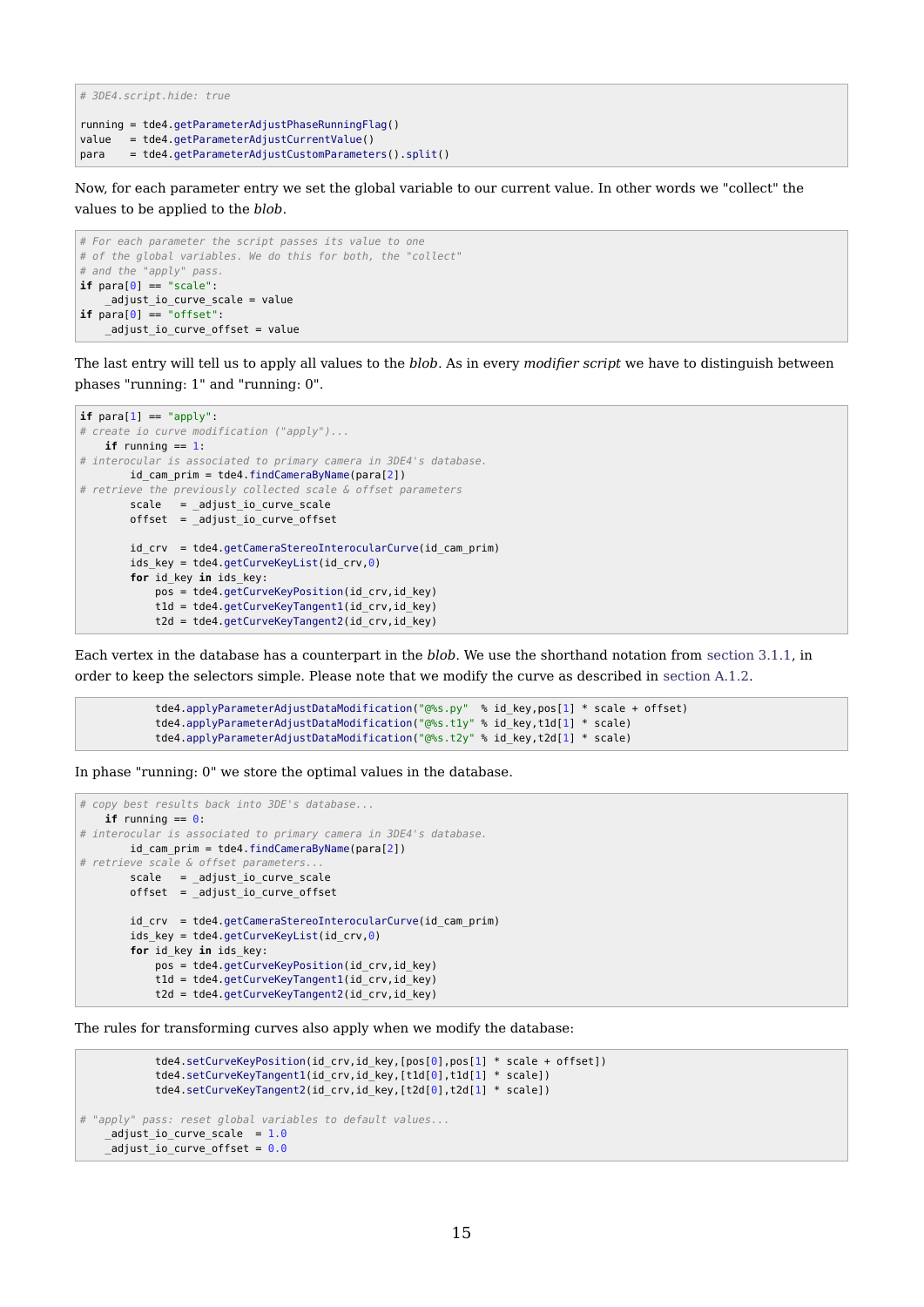# **Appendix**

# A.1 Curves

# A.1.1 Domain

The domain of curves which map frames into some other quantity like e.g. focal length or interocular always starts at 1 and ends at number-of-frames, regardless of the value in Attribute Editor  $\rightarrow$  Live Action Footage  $\rightarrow$  First Frame is Frame or Calc → Frame Range Calculation. This is compatible to the python commands which modify curves in the database.

### A.1.2 Modifying curves

In the example you have seen how single vertices in the special case of a piecewise linear curve can be adjusted. In practice, another way of modifying curves will occur as well, namely applying scale and offset to a given curve. There is a mathematical detail to consider, which we shall discuss in the following. The selectors of a curve look like:

```
project...curve.vertices.<id>.px
project...curve.vertices.<id>.py
project...curve.vertices.<id>.t1x
project...curve.vertices.<id>.t1y
project...curve.vertices.<id>.t2x
project...curve.vertices.<id>.t2y
```
Here, .px stands for the *x*-value of the curve, whatever it may be, time/frame, focal length, focus distance. .py represents the function value. .t1x/.t1y is the left tangent and .t2x/.t2y the right one. Let us assume you wish to apply an offset *d* and a scale *s* to the function values, so *d* and *s* are your self crafted parameters. Then function values are mapped e.g. like

.py 
$$
->
$$
 .py  $*>$  + d

Please do **not** forget to apply the scale (and only the scale) *s* to the tangents as well:

$$
.t1y \rightarrow .t1y * s
$$

$$
.t2y \rightarrow .t2y * s
$$

Otherwise the curve will lose its shape during parameter adjustment. For surfaces, this problem does not arise, because tangents are computed automatically and cannot be edited.

#### A.1.3 A note on interocular curves

There is a peculiarity about interocular curves, which we describe in the following. 3DE4's GUI understands interocular as a *distance* between the left and the right camera. Since each of the stereo cameras is marked as Lefthand Camera or Righthand Camera in Camera → Stereoscopic → Orientation this value is meant to be positive. The *core* however interprets interocular as the *x*-component of a vector, along with vertical shift and depth shift. As a consequence, whenever the primary camera is the righthand camera, interocular changes sign in the core. For the *modifier script* in section 3.3.2 this means that

```
scale = adjustio curve scaleoffset = _adjust_io_curve_offset
```
should be replaced by

```
if tde4.getCameraStereoOrientation(prcam) == "STEREO_RIGHT":
       scale = -_adjust_io_curve_scale
       offset = -_adjust_io_curve_offset
else:
       scale = _adjust_io_curve_scale
       offset = _adjust_io_curve_offset
```
We apologize for the inconveniences. If you have trouble with your interocular script please let us know.

# A.2 Position point constraints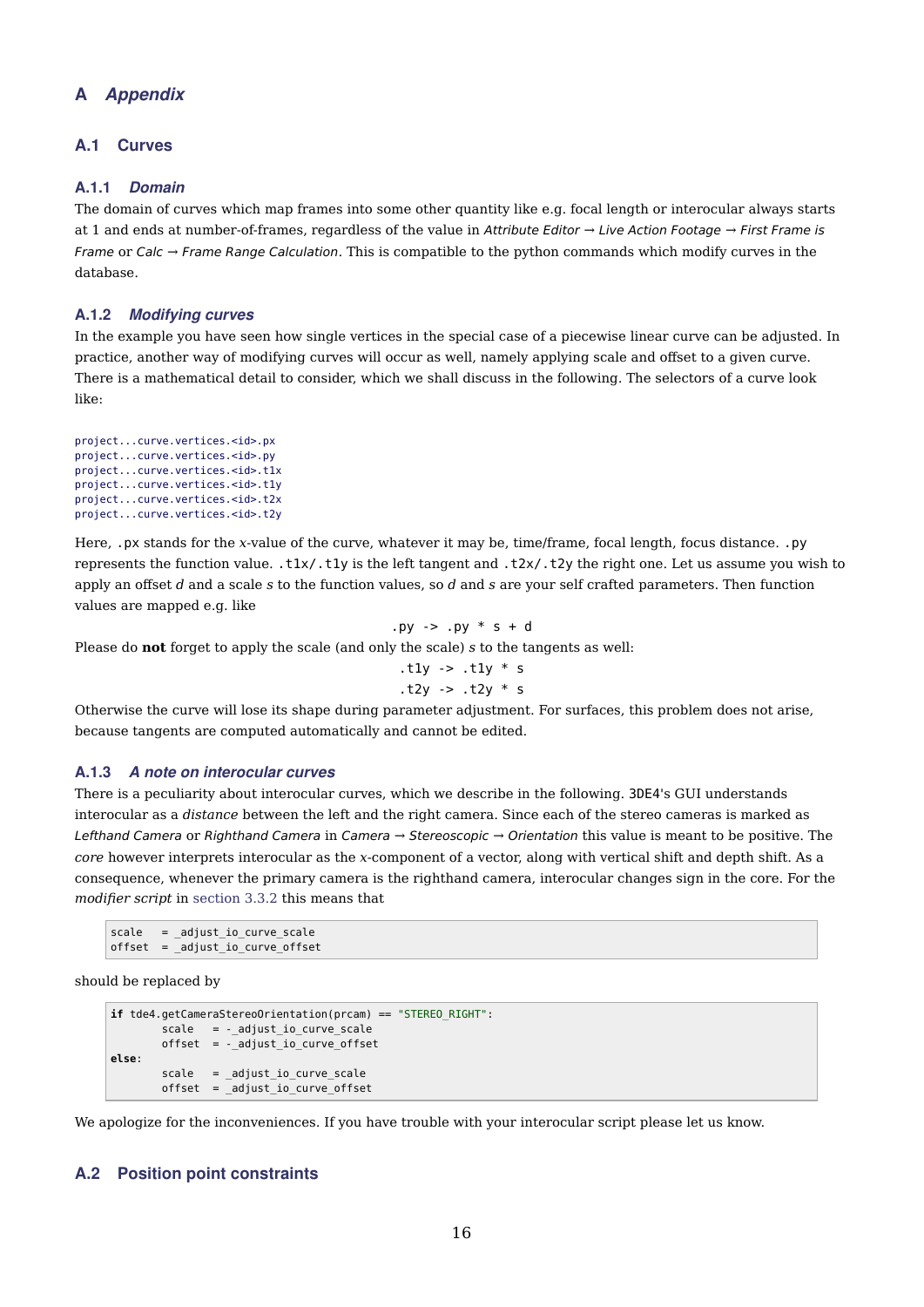Position point constraints look different in 3DE4's GUI and the *blob*. Since it might be interesting to build adjustment script involving these constraints we will have a look at the details.

### A.2.1 Line constraint

In the following screenshot you see a point which is subject to a line constraint. The Survey Type says it's Exactly Surveyed, but only two of the three components are activated. This could be a point about which we know the projection onto the floor but not its altitude.

| $\triangledown$ 3D Calculation         |                                    |  |
|----------------------------------------|------------------------------------|--|
|                                        | Calculation Active - Calculate All |  |
|                                        | Survey Type (*) Exactly Surveyed   |  |
| Position XYZ $(*)$ $\times$ 17.8843 cm | × 27.5167 cm                       |  |
| Approx. Survey Rodius 10.0000 cm       |                                    |  |

Let us assume you wish to adjust one of the known positional components because you are not quite sure about its value, say *z*. Then the selector for modifying the *blob* is

```
project.pgroups.<id>.points.<id_point>.position_3d[2]
```
where **[**2**]** refers to the *z*-component (*x*: [0], *y*: [1], *z*: [2]) of the vector-valued selector.

#### A.2.2 Plane constraint

In the following screenshot you see a point with well-known *y*-position but unknown *x*- and *z*-position. This represents a point lying somewhere in a plane with known altitude. Often, the known component is 0, because you define the floor level by these constraints.

| $\nabla$ 3D Calculation          |                                    |
|----------------------------------|------------------------------------|
|                                  | Calculation Active - Calculate All |
|                                  | Survey Type (*) Exactly Surveyed   |
| Position $XYZ(*)$                | × 22.8465 cm                       |
| Approx. Survey Radius 10.0000 cm |                                    |

If, for some reason, you want to write a parameter adjustment script in order to optimize *y*, the selector is

```
project.pgroups.<id>.points.<id_point>.position_3d[1]
```
similar to the case of the line constraint.

#### A.2.3 Ball constraint (**Approximately Surveyed**)

When a point has approximate survey data in the language of the *core* this is a "ball constraint" (ball in the sense of a solid sphere). The point is allowed to float around within a ball of a given radius during core calculation. From the *core* point of view this is simply another constraint like plane or line constraint.

| $\triangledown$ 3D Calculation                                                         |  |
|----------------------------------------------------------------------------------------|--|
| Calculation Active - Calculate All                                                     |  |
|                                                                                        |  |
| Survey Type $(*)$ Approximately Surveyed $-$<br>Position XYZ (*) 17.0000 cm 22.0000 cm |  |
| 27.0000 cm                                                                             |  |
| Approx. Survey Radius (*) 2.0000 cm                                                    |  |

Please note, that the survey type is now Approximately Surveyed and all three components are set. Additionally, the text field Approx. Survey Radius is now sensible. All of these four values may be changed by a *modifier script* during parameter adjustment. The selectors are: